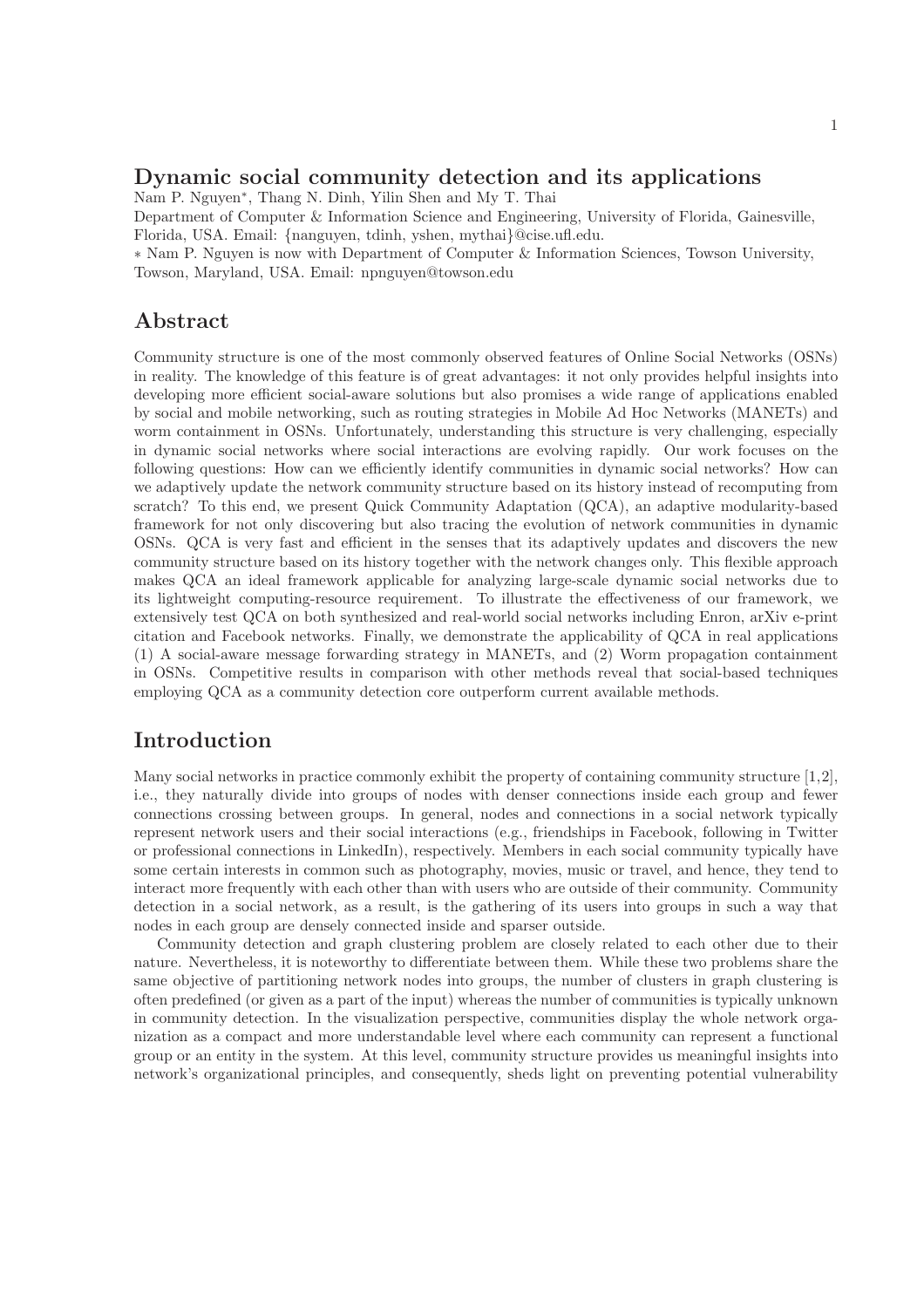and security threats such as network corruption and computer virus and worm propagation [3]. Studies on community detection on static networks can be found in an excellent survey [4], as well as in the work of [5–7] and references therein.

Real-world social networks, however, are not always static. In fact, most popular social sites in reality (such as Facebook, Twitter and LinkedIn) evolve heavily and witness a rapid expansion in terms of size and space over time. As a result, they lend themselves naturally to the field of dynamic networks. A dynamic network is a special type of evolving complex graphs in which changes are frequently introduced over time. In the senses of OSNs, these changes are commonly introduced by users joining in or withdrawing from one or more communities, by friends and friends connecting together, or by new users making friend with one another. Although any of these social events seems to have a little effect to a local structure of the network on one hand; the network's dynamics over a long duration on the other hand, may lead to a significant transformation of the entire community structure, and consequently raise a natural need of reidentification. However, the rapid and unpredictable changing topological structures of dynamic social networks makes it an extremely complicated yet challenging problem.

Although one can certainly execute one of the available static community detection methods [5, 8– 10] all over again to find the new structure whenever the network evolves, he may encounter some disadvantages that cannot be neglected (1) the expensive execution time of the specific method on large networks, (2) the trap of local optima, and (3) the almost same reaction to a small change to some local parts of the network. A better, much efficient and less time consuming approach to accomplish this expensive task is to adaptively update the network communities from the previously discovered structures, which obscure the hassle of repeatedly recomputation from scratch. This adaptive approach is the main focus of our study in this paper. In Figure 1, we briefly generalize the idea of community structure adaptation in an evolving network.

In an application perspective, the detection of communities in a dynamic social network is of considerable advantages. To give a sense of its effects, let us consider the routing problem in communication network where nodes and links represent people and mobile communications, respectively. Due to nodes' mobility and unstable links properties of the network, designing an efficient routing scheme is extremely challenging. However, since people have a natural tendency to form groups of communication, there exist groups of densely connected nodes in the underlying MANET as a reflection, and hence, forms community structure in that MANET. An effective routing algorithm, as soon as it discovers the network communities, can directly route or forward messages to nodes in the same or a related community as the destination. By doing in this way, we can avoid unnecessary messages forwarding through nodes in different communities, and therefore can lower down the number of duplicate messages and overhead information, which are essential factors in MANETs.

The contributions of this paper are threefold. First, we propose QCA, a fast adaptive framework for efficiently identifying the disjoint community structure of dynamic social networks. Our approach takes into account the structural history and works on network changes only, thus significantly reduces computational cost and time requirement. We also carry out theoretical results regarding communities' behaviors over time, which are the fundamentals of our method. Second, we extensively evaluate the proposed framework on both synthesized and real dynamic social traces. Experimental results show that QCA achieves not only competitive modularity scores but also high quality community structures in a timely manner. Finally, we apply QCA method to two practical applications: forwarding strategies in MANETs and worm containment in OSNs. Simulation results show that strategies utilizing QCA outperform current available methods and confirm its applicability in social network problems.

## Preliminaries

In this section we first present the graph notations that will be used throughout the paper. We then formulate the dynamic social network, the objective function and finally the problem definition based on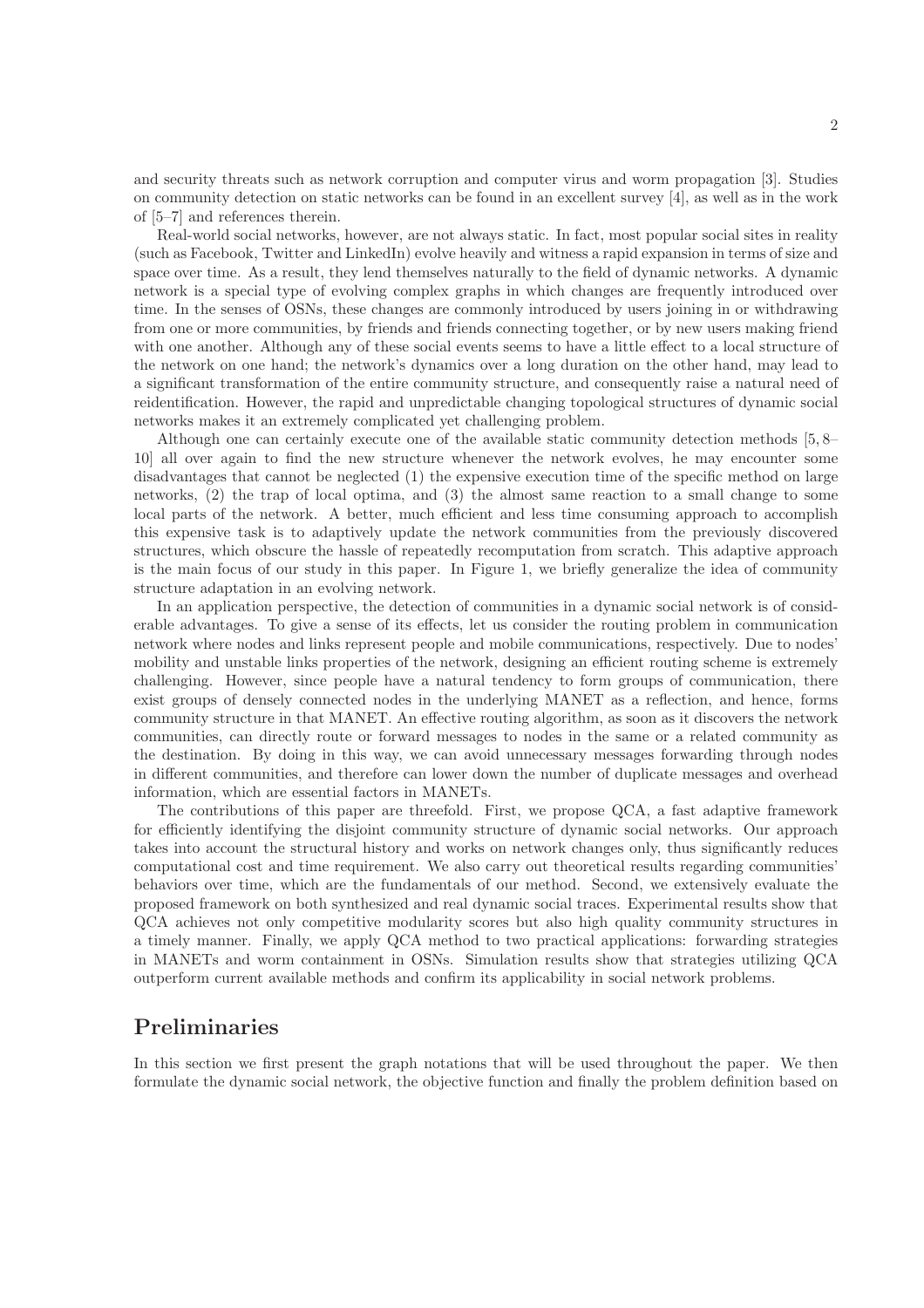the defined notations.

#### Notations

Let  $G = (V, E)$  be an undirected and unweighted graph representing a social network with N nodes and M edges. Let  $\mathcal{C} = \{C_1, C_2, ..., C_k\}$  denote a disjoint partitioning of V, where  $C_i \in \mathcal{C}$  is a community of G. For each vertex  $u \in V$ , its degree, the community containing u and the set of its adjacent communities are respectively denoted by  $d_u$ ,  $C(u)$  and  $NC(u)$ . For any  $S \subseteq V$ , let  $m_S$ ,  $d_S$ , and  $e_S^u$  be the number of links inside  $S$ , the total degree of vertices in  $S$ , and the number of connections from  $u$  to  $S$ , respectively. The pairs of terms *node* and *vertex*, as well as *edge* and *link* and are used interchangeably.

#### Dynamic networks

Let  $G^s = (V^s, E^s)$  be a time dependent network snapshot recorded at time s. Denoted by  $\Delta V^s$  and  $\Delta E^s$  the sets of vertices and links to be introduced (or removed) at time s, and let  $\Delta G^s = (\Delta V^s, \Delta E^s)$ denote the change in terms of the whole network. The next network snapshot  $G^{s+1}$  is expressed as  $G^{s+1} = G^s \cup \Delta G^s$ . A *dynamic social network*  $\mathcal G$  is a sequence of network snapshots evolving over time:  $\mathcal{G} = (G^0, G^1, ..., G^s, ...)$ .

### Objective function

To quantify the quality of a detected network community structure, we use the widely accepted measure called *modularity*  $Q$  [11], defined as

$$
\mathcal{Q} = \sum_{C \in \mathcal{C}} \left( \frac{m_C}{M} - \frac{d_C^2}{4M^2} \right).
$$

Generally,  $\mathcal Q$  is the fraction of all links within communities less the expected value of the same quantity in a graph whose nodes have the same degrees but links are distributed randomly, and the higher modularity Q, the better network community structure is. Hence, our objective is to find a community assignment for network vertices so that  $\mathcal Q$  is maximized.

### Problem Definition

Given a dynamic social network  $G = (G^0, G^1, ..., G^s)$  where  $G^0$  is the original network and  $G^1, G^2, ..., G^s$ are the network snapshots obtained through  $\Delta G^1$ ,  $\Delta G^2$ ,...,  $\Delta G^s$ , we need to devise adaptive algorithms to efficiently identify the network community structure at any time point as well as to trace the evolution of the network communities.

## Method description

Let us first discuss how changes introduced to the evolving network topology affect the structure of its communities. We use the term *intra-community links* to denote edges whose two endpoints belong to the same community, and the term *inter-community links* to denote those with endpoints connecting different communities. For each community  $C$ , the connections linking  $C$  with other communities are much fewer than those within C itself, i.e., nodes in C are densely connected inside and sparsely connected outside. Intuitively, adding intra-community links inside or removing inter-community links between communities of G will strengthen those communities and make the structure of G more clear. Vice versa, removing intra-community links and inserting inter-community links will loosen the structure of G. However, when two communities have less distraction caused by each other, adding intra or removing inter-community links makes them more attractive to each other and thus, leaves a possibility that they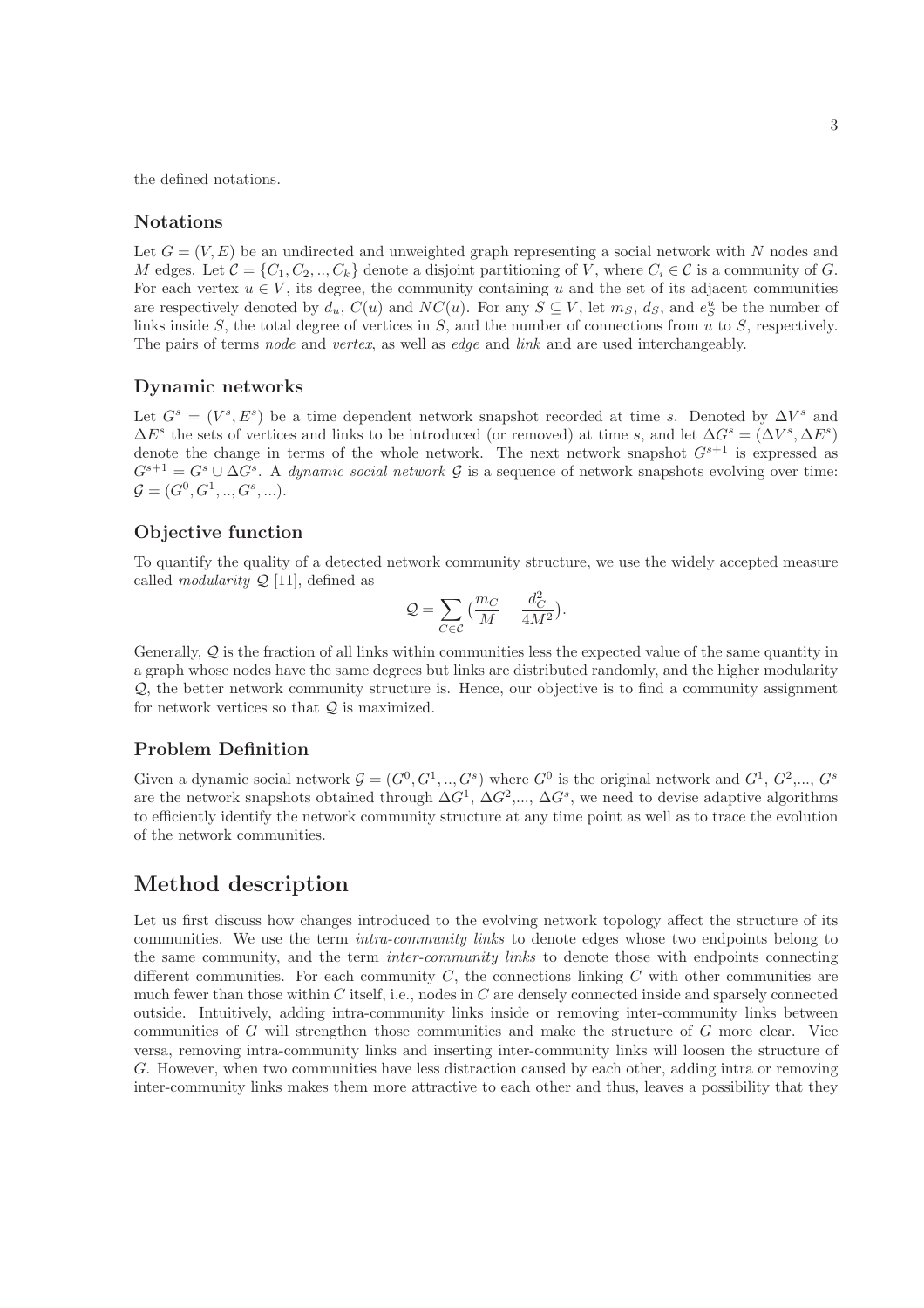will be combined to form a new community. The community updating process, as a result, is challenging since an insignificant change in the network topology can possibly lead to an unexpected transformation of its community structure. We will discuss in detail the possible behaviors of dynamic network communities in the following subsections.

In order to reflect changes introduced to a social network, its underlying graph is frequently updated by either inserting or removing a node or a set of nodes, or by either introducing or deleting an edge or a set of edges. In fact, the introduction or removal of a set of nodes (or edges) can be decomposed as a sequence of node (or edge) insertions (or removals), in which a single node (or a single edge) is introduced (or removed) at a time. This observation helps us to treat network changes as a collection of *simple events* where a simple event can be one of *newNode, removeNode, newEdge, removeEdge* whose details are as follow:

- *newNode* (V ∪ {u}): A new node u together with its associated edges are introduced. u could come with no or more than one new  $edge(s)$ .
- *removeNode*  $(V \setminus \{u\})$ : A node u and its adjacent edges are removed from the network.
- *newEdge*  $(E \cup \{e\})$ : A new edge  $e$  connecting two existing nodes is introduced.
- *removeEdge*  $(E \setminus \{e\})$ : An existing edge *e* in the network is removed.

#### Algorithms

Our approach first requires an initial community structure  $C_0$ , which we call the *basic structure*, in order to process further. Since the input model is restricted as an undirected and unweighted network, this initial community structure can be obtained by performing any of the available static community detection methods [5, 8, 9]. To obtain a good basic structure, we choose the method proposed by Blondel et al. [8] which produces a good network community structure in a timely manner [4].

#### New node

Let us consider the first case when a new node u and its associated connections are introduced. Note that u may come with no adjacent edges or with many of them connecting one or more communities. If  $u$  has no adjacent edge, we create a new community for it and leave the current structure intact. The interesting case happens, and it usually does, when  $u$  comes with edges connecting one or more existing communities. In this latter situation, we need to determine which community  $u$  should join in, or which nodes in other communities that should together with  $u$  form a new community in order to maximize the gained modularity. In addition, the introduction of u might cause some part of an existing community to leave its current host and move to another community. To handle this case, we first determine whether any neighbor node of u should change its community membership or not. There are several local methods introduced for this task, for instance the algorithms of [5, 9]. Our method is inspired by a physical approach proposed in [12], in which each node is influenced by two forces:  $F_{in}^C$  (to keep u stays inside community C) and  $F_{out}^C$  (the force a community C makes in order to bring u to C) defined as follow:

$$
F_{in}^{C}(u) = e_{C}^{u} - \frac{d_{u}(d_{C} - d_{u})}{2M},
$$

and

$$
F_{out}^S(u) = \max_{S \in NC(u)} \left\{ e_S^u - \frac{d_u d_{outS}}{2M} \right\},\,
$$

where  $d_{outS}$  is of opposite meaning of  $d_S$ .

Taking into account the above two forces, we first determine whether a node  $u$  should form a new community with other nodes in its neighbor communities. This is done by iteratively selecting nodes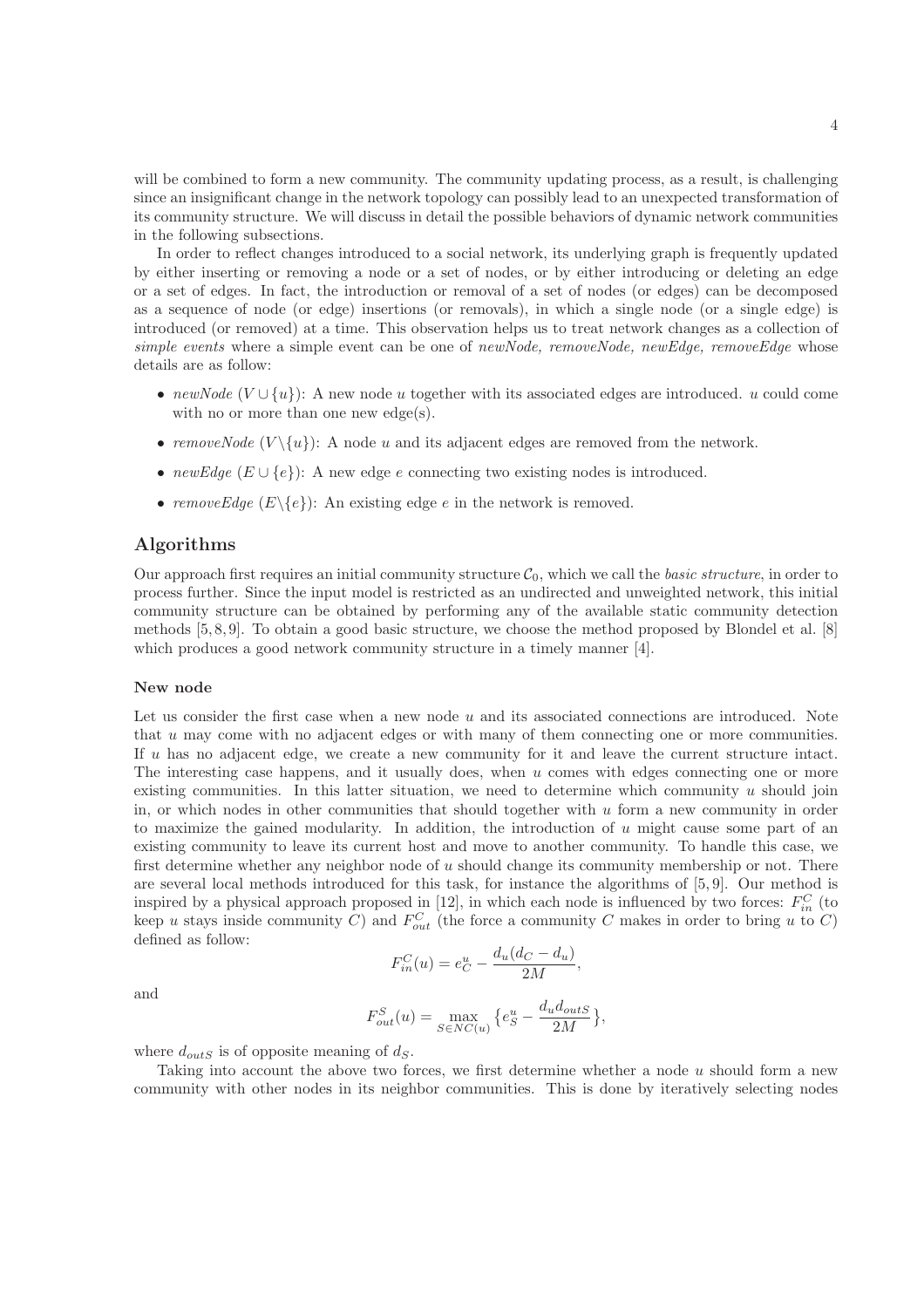that are more attracted by  $C(u)$  rather than its current community (the outer "while" loop in Alg. 1). Otherwise, node  $u$  can actively determines its best community membership by computing those forces and either lets itself join the community S having the highest  $F_{out}^S(u)$  (if  $F_{out}^S(u) > F_{in}^{C(v)}(u)$ ) or stays in the current community  $C(v)$  otherwise. By Theorem 1, we bridge the connection between those forces and the objective function, i.e., joining the new node in the community with the highest outer force will maximize the local gained modularity. The process is presented in Alg. 1.

**Theorem 1** Let C be the community having the maximum  $F_{out}^C(u)$  when a new node u with degree p is *added to* G*, then joining* u *in* C *gives the maximal gained modularity (Note: All proofs are included in the Appendix).*

Algorithm 1 Update New Node **Input:** New node u with associated links; Current structure  $\mathcal{C}_t$ . **Output:** An updated structure  $C_{t+1}$ 1:  $C(u) \leftarrow A$  new community of only u; 2:  $Done \leftarrow False;$ 3: while (!Done) do 4: for  $(v \in N(u)$  and v is not visited) do 5: Find  $F_{in}^{C(v)}(v)$  and  $F_{out}^{C(u)}(v)$ ; 6: end for 7: Sort  $v \in NC(u)$  by its  $F_{out}^{C(u)}(v)$  given  $F_{out}^{C(u)}(v) > F_{in}^{C(v)}(v)$ . 8: Let v be the stack containing these sorted nodes; 9: if  $(v == \emptyset)$  then 10:  $Done \leftarrow True;$ 11: end if 12:  $C(u) \leftarrow C(u) \cup \{pop(\mathbf{v})\};$ 13: Marked v as visited; 14: end while 15: for  $C \in NC(u)$  do 16: Find  $F_{out}^C(u)$ ; 17: end for 18: if  $\max_C F_{out}^C(u) > F_{in}^{C_u}(u)$  then 19: Let  $C_u \leftarrow \arg \max_C \{ F_{out}^C(u) \};$ 20: Update  $\mathcal{C}_{t+1} : \mathcal{C}_{t+1} \leftarrow (\mathcal{C}_t \backslash C_u) \cup (C_u \cup u);$ 21: end if

#### New edge

When a new edge  $e = (u, v)$  connecting two existing vertices u, v is introduced, we divide it further into two subcases:  $e$  is an intra-community link (totally inside a community  $C$ ) or an inter-community link (connects two communities  $C(u)$  and  $C(v)$ ). If e is inside a community C, its presence will strengthen the internal modularity structure of  $C$  according to Lemma 1. Furthermore, by Lemma 2, we know that adding  $e$  should not split the current community  $C$  into smaller modules. Therefore, we leave the current network structure intact in this case.

The interesting situation occurs when e is a link connecting communities  $C(u)$  and  $C(v)$  since its presence could possibly make  $u$  (or  $v$ ) leave its current module and join in the new community. Additionally, if  $u$  (or v) decides to change its membership, it can advertise its new community to all its neighbors and some of them might eventually want to change their memberships as a consequence. By Lemma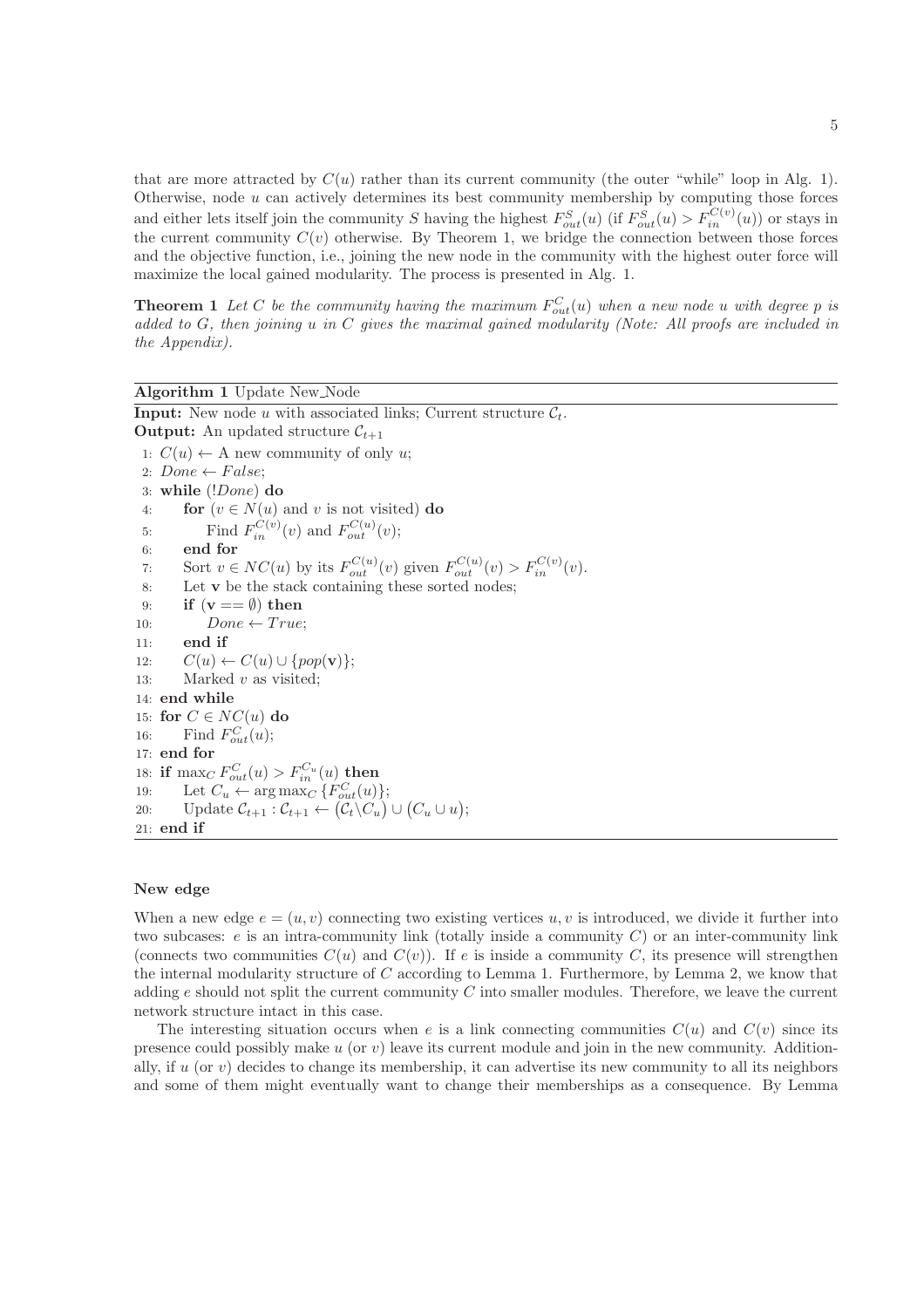3, we show that should u (or v) ever change its community assignment,  $C(v)$  (or  $C(u)$ ) is the best new community for it. But how can we quickly decide whether  $u$  (or  $v$ ) should change its membership in order to form a better community structure with higher modularity? To this end, we provide a criterion to test for membership changing of u and v in Theorem 2. Here, if both  $\Delta q_{u,C,D}$  and  $\Delta q_{v,C,D}$  fail to satisfy the criteria, we can safely preserve the current network community structure (Corollary 1). Otherwise, we move  $u$  (or  $v$ ) to its new community and consequently let its neighbors determine their best modules to join in, using local search and swapping to maximize gained modularity. Figure  $2(a)$  describes the procedure for this latter case. The detailed algorithm is described in Alg. 2.

**Lemma 1** For any  $C \in \mathcal{C}$ , if  $d_C \leq M - 1$  then adding an edge within C will increase its modularity *contribution.*

Lemma 2 *If* C *is a community in the current snapshot of* G*, then adding any intra-community link to* C *should not split it into smaller modules.*

**Lemma 3** When a new edge  $(u, v)$  connecting communities  $C(u)$  and  $C(v)$  is introduced,  $C(v)$  (or  $C(u)$ ) *is the best candidate for* u *(or* v*) if it should ever change its membership.*

**Theorem 2** Assume that a new edge  $(u, v)$  is added to the network. Let  $C \equiv C(u)$  and  $D \equiv C(v)$ . If  $\Delta q_{u,C,D} \equiv 4(M+1)(e_{D}^{u}+1-e_{C}^{u})+e_{C}^{u}(2d_{D}-2d_{u}-e_{C}^{u})-2(d_{u}+1)(d_{u}+1+d_{D}-d_{C})>0$  then joining u *to D will increase the overall modularity.*

Corollary 1 *If the condition in Theorem* 2 *is not satisfied, then neither* u *nor its neighbors should be moved to* D*.*

```
Algorithm 2 Update New Edge
Input: Edge \{u, v\} to be added; Current structure \mathcal{C}_t.
Output: An updated structure \mathcal{C}_{t+1}.
 1: if (u \text{ and } v \notin V) then
 2: \mathcal{C}_{t+1} \leftarrow \mathcal{C}_t \cup \{u, v\};3: else if (C(u) \neq C(v)) then
 4: if (\Delta q_{u,C(u),C(v)} < 0 \text{ and } \Delta q_{v,C(u),C(v)} < 0) then
 5: return \mathcal{C}_{t+1} \leftarrow \mathcal{C}_t;
 6: else
 7: w \leftarrow \arg \max \{ \Delta q_{u,C(u),C(v)}, \Delta q_{v,C(u),C(v)} \};8: Move w to the new community;
 9: for (t \in N(w)) do
10: Let t determine its best community;
11: end for
12: Update C_{t+1};
13: end if
14: end if
```
#### Node removal

When an existing node u in a community C is removed, all of its adjacent edges are disregarded as a result. This case is challenging in the sense that the resulting community is very complicated: it can be either unchanged or broken into smaller pieces and could probably be merged with other communities. Let us consider two extreme cases when a single degree node and a node with highest degree in a community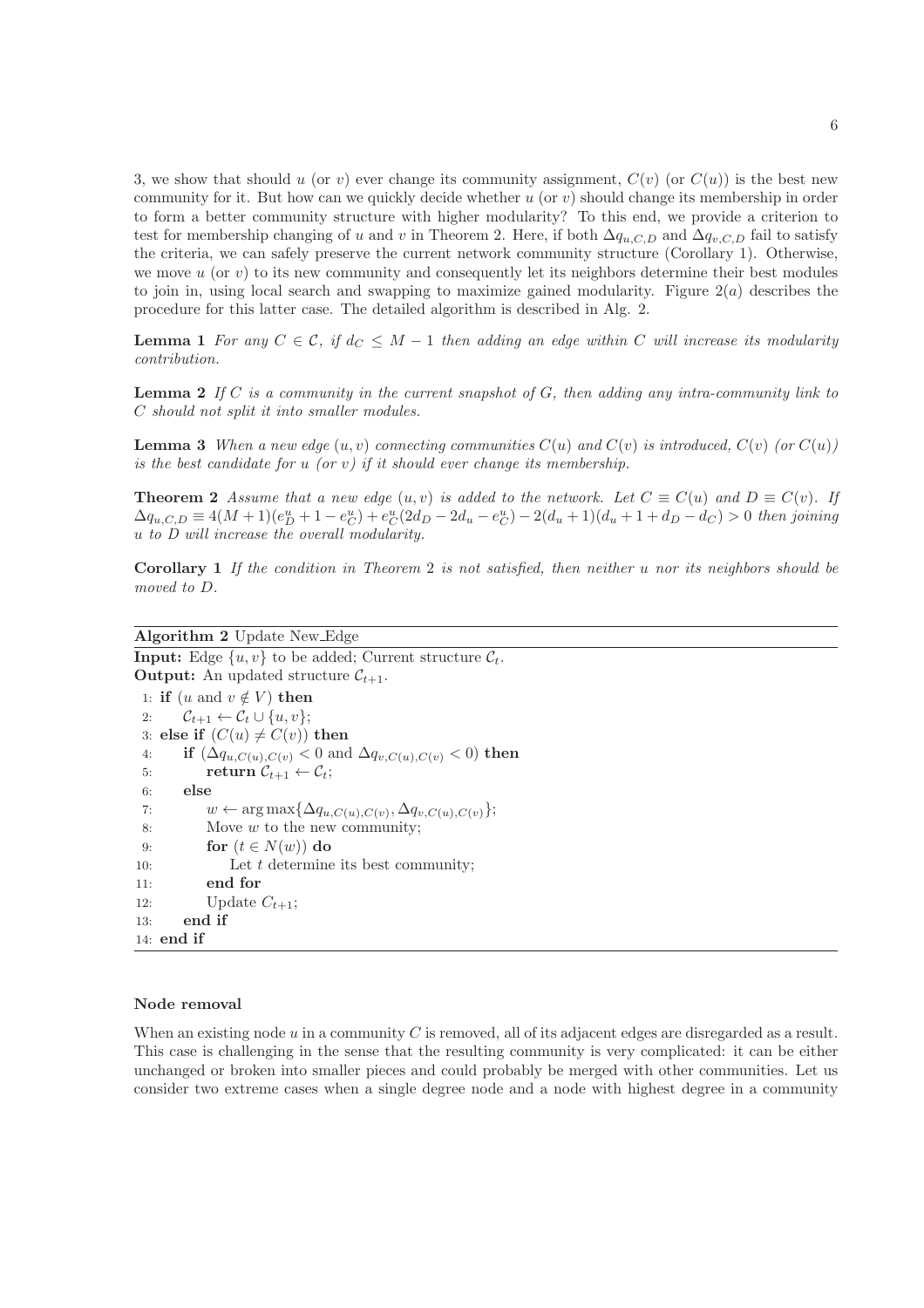is removed. If a single degree node is removed, it leaves the resulted community unchanged (Lemma 5). However, when a highest degree vertex is removed, the current community might be disconnected and broken in to smaller pieces which then are merged to other communities as depicted in Figure  $2(c)$ . Therefore, identifying the leftover structure of  $C$  is a crucial part once a vertex in  $C$  is removed.

To quickly and efficiently handle this task, we utilize the clique percolation method presented in [2]. In particular, when a vertex  $u$  is removed from  $C$ , we place a 3-clique to one of its neighbors and let the clique percolate until no vertices in C are discovered (Figure  $2(d)$ ). We then let the remaining communities of C choose their best communities to merge in. The detailed algorithm is presented in Alg. 3.

### Algorithm 3 Handle Node Removal

**Input:** Node  $u \in C$  to be removed; Current structure  $C_t$ . **Output:** An updated structure  $\mathcal{C}_{t+1}$ . 1:  $i \leftarrow 1$ ; 2: while  $(N(u) \neq \emptyset)$  do 3:  $S_i \leftarrow \{\text{Nodes found by a 3-clique percolation on } v \in N(u)\};$ 4: if  $(S_i == \emptyset)$  then 5:  $S_i \leftarrow \{v\};$ 6: end if 7:  $N(u) \leftarrow N(u) \backslash S_i;$ 8:  $i \leftarrow i + 1$ ; 9: end while 10: Let each singleton in  $N(u)$  consider its best communities; 11: Let each  $S_i$  consider its best communities as in [8] 12: Update  $\mathcal{C}_t$ ;

#### Edge removal

In the last case when an edge  $e = (u, v)$  is removed, we divide further into four subcases: (1) e is a single edge connecting only u and v, (2) either u or v has degree one, (3) e is an inter-community link connecting  $C(u)$  and  $C(v)$ , and (4) e is an intra-community link. If e is an single edge, its removal will result in the same community structure plus two singletons of  $u$  and  $v$  themselves. The same reaction applies to the second subcase when either u or v has single degree due to Lemma 5, thus results in the prior network structure plus u (or v). When e is an inter-community link, the removal of e will strengthen the current network communities (Lemma 4) and hence, we just make no change to the overall network structure.

The last but most complicated case happens when an intra-community link is deleted. As depicted in Figure  $2(b)$ , removing this kind of edge often leaves the community unchanged if the community itself is densely connected; however, the target module will be divided if it contains substructures which are less attractive or loosely connected to each other. Therefore, the problem of identifying the structure of the remaining modules is important. Theorem 3 provides us a convenient tool to test for community bi-division when an intra-community link is removed from the host community  $C$ . However, it requires an intensive look for all subsets of  $C$ , which may be time consuming when  $C$  is big. Note that prior to the removal of  $(u, v)$ , the community C hosting this link should contain dense connections within itself and thus, the removal of  $(u, v)$  should leave some sort of 'quasi-clique' structure [2] inside C. Therefore, we find all maximal quasi-cliques within the current community and have them (as well as leftover singletons) determine their best communities to join in. The detailed procedure is described in Alg. 4.

**Lemma 4** If  $C_1$  and  $C_2$  are two communities of  $G$ , then the removal of an inter-community link con*necting them will strengthen modularity contributions of both*  $C_1$  *and*  $C_2$ *.*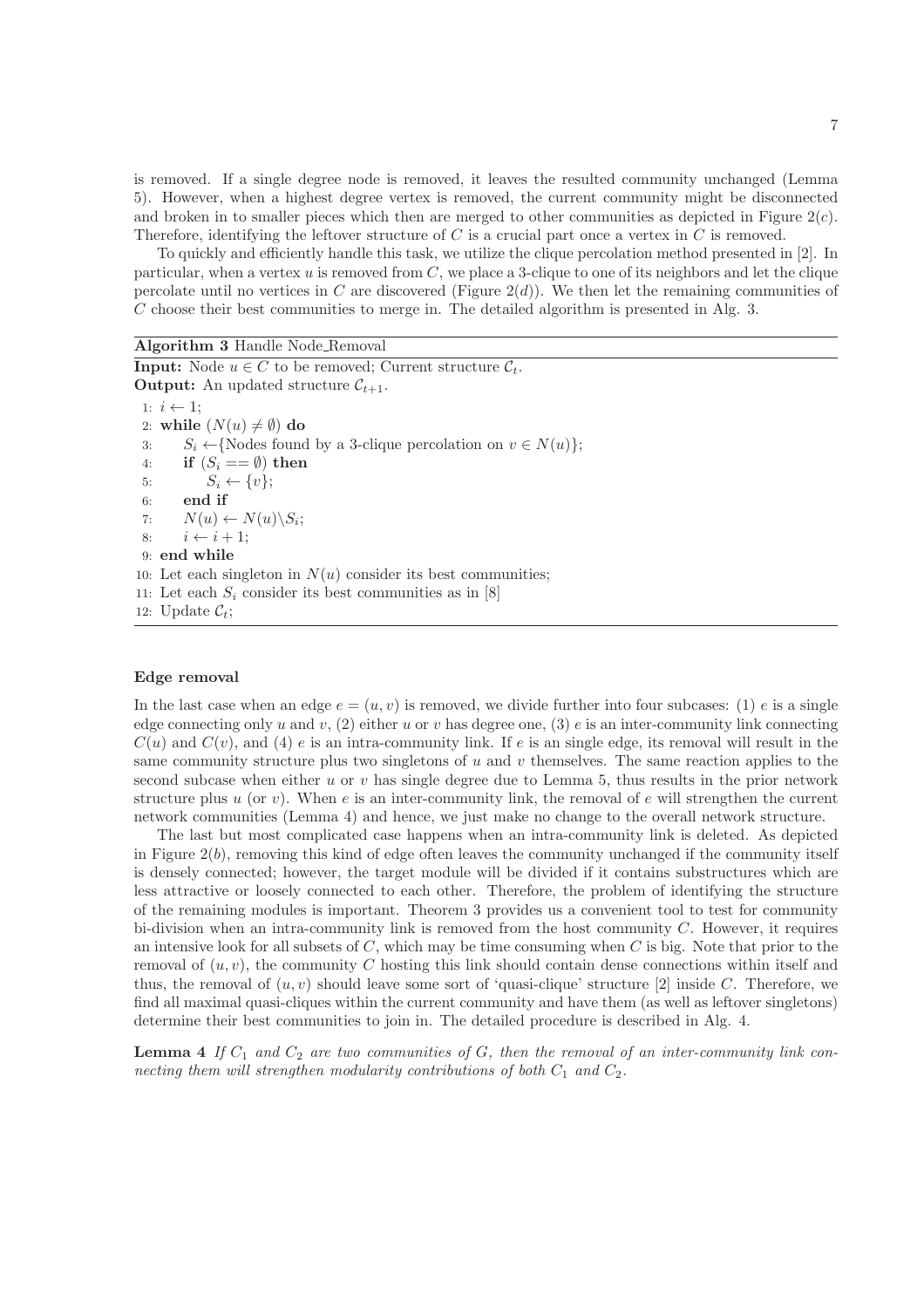Algorithm 4 Handle Edge Removal

**Input:** Edge  $(u, v)$  to be removed; Current structure  $\mathcal{C}_t$ . **Output:** An updated clustering  $C_{t+1}$ . 1: if  $((u, v)$  is a single edge) then 2:  $\mathcal{C}_{t+1} \leftarrow (\mathcal{C}_t \setminus \{u, v\}) \cup \{u\} \cup \{v\};$ 3: else if (Either  $u$  (or  $v$ ) is of degree one) then 4:  $\mathcal{C}_{t+1} \leftarrow (\mathcal{C}_t \backslash C(u)) \cup \{u\} \cup \{C(u) \backslash u\};$ 5: else if  $(C(u) \neq C(v))$  then 6:  $\mathcal{C}_{t+1} \leftarrow \mathcal{C}_t$ ; 7: else 8:  $\%$  Now  $(u, v)$  is inside a community  $C$  % 9:  $L = \{\text{Maximal quasi-cliques in } C\};$ 10: Let the singletons in  $C\backslash L$  consider their best communities; 11: end if 12: Update  $\mathcal{C}_{t+1}$ ;

Lemma 5 *The removal of* (u, v) *inside a community* C *where only* u *or* v *is of degree one will not separate* C*.*

**Lemma 6** *(Separation of a community) Let*  $C_1 \subseteq C$  *and*  $C_2 = C \setminus C_1$  *be two disjoint subsets of* C.  $(C\setminus C) \cup \{C_1, C_2\}$  *is a community structure with higher modularity when an edge crossing*  $C_1$  *and*  $C_2$  *is removed, i.e.,* C *should be separated into*  $C_1$  *and*  $C_2$ *, if and only if*  $e_{12} < \frac{d_1d_2-d_C+1}{2(M-1)} + 1$ *.* 

**Theorem 3** *(Community bi-division) For any community* C, let  $\alpha$  and  $\beta$  be the lowest and the second *highest degree of vertices in* C*, respectively. Assume that an edge* e *is removed from* C*. If there do not exist subsets*  $C_1 \subseteq C$  *and*  $C_2 \equiv C \setminus C_1$  *such that e is crossing*  $C_1$  *and*  $C_2$  *and*  $\frac{\min{\{\alpha(d_C - \alpha), \beta(d_C - \beta)\}}}{2M}$  $e_{12} < \frac{(d_C - 2)^2}{8(M-1)} + 1$ , then any bi-division of C will not benefit the overall Q.

Finally, our QCA framework is presented in Alg. 5.

Algorithm 5 Quick Community Adaptation (QCA) framework

**Input:**  $G \equiv G_0 = (V_0, E_0), \mathcal{E} = {\mathcal{E}_1, \mathcal{E}_2, ..., \mathcal{E}_s}$  a collection of simple events **Output:** Community structure  $\mathcal{C}_t$  of  $G^t$  at time t. 1: Use [8] to find an initial community clustering  $C_0$  of  $G_0$ ; 2: for  $(t \leftarrow 1$  to s) do 3:  $\mathcal{C}_t \leftarrow \mathcal{C}_{t-1};$ 4: **if**  $(\mathcal{E}_t == \text{newNode}(u))$  then 5: Handle New\_Node $(\mathcal{C}_t, u);$ 6: else if  $(\mathcal{E}_t == \text{newEdge}((u, v)))$  then 7: Handle New\_Edge $(\mathcal{C}_t,(u,v));$ 8: else if  $(\mathcal{E}_t == removeNode(u))$  then 9: Handle Remove\_Node $(\mathcal{C}_t, u);$ 10: else 11: Handle Remove\_Edge( $\mathcal{C}_t$ ,  $(u, v)$ ); 12: end if 13: end for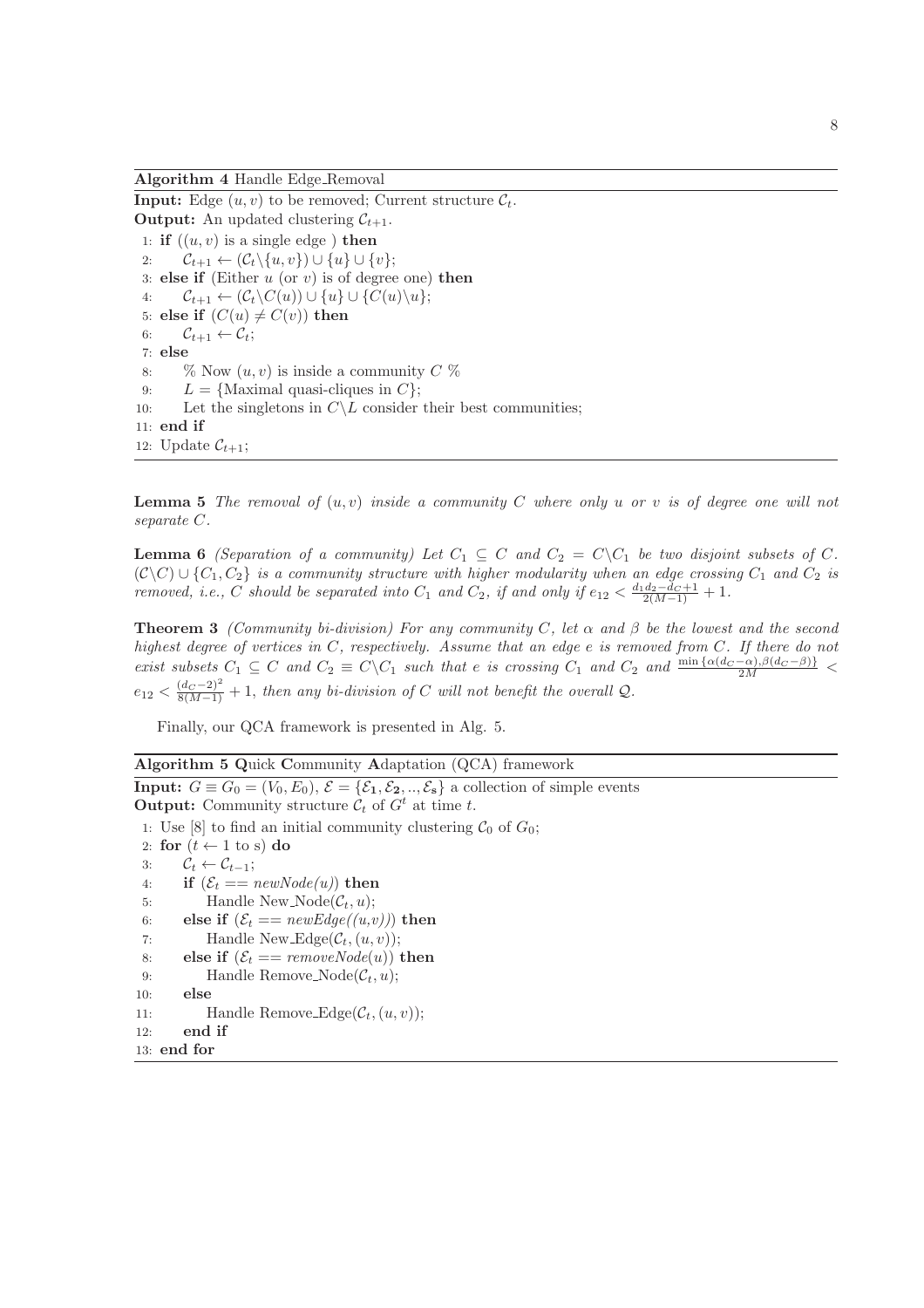### Experimental results

In this section, we first validate our approaches on different synthesized networks with known groundtruths, and then present our findings on real world traces including the Enron email [13], arXiv eprint citation [14], and Facebook social networks [15]. To certify the performance of our algorithms, we compare QCA to three notable adaptive methods including  $(1)$  MIEN algorithm proposed by Thang et al. [16],  $(2)$  FacetNet framework proposed by Lin et al. [17], and (3) OSLOM method suggested by Lancichinetti et al. [18].

#### Results on synthesized networks

Of course, the best way to evaluate our approaches is to validate them on real networks with known community structures. Unfortunately, we often do not know that structures beforehand, or such structures cannot be easily mined from the network topology. Although synthesized data might not reflect all the statistical properties of real networks, they do provide us embedded groundtruths via planted communities, and the ability to vary other parameters such as sizes, densities and overlapping levels, etc. Testing community detection methods on generated data has become an common practice widely accepted in the field [4]. Hence, a comparison between QCA and other dynamic algorithms on synthesized data not only certifies its performance but also provides us the confidence to its behaviors on real world traces.

Setup. We use the well-known LFR benchmark [4] to generate 40 networks with 10 snapshots. Parameters are: the number of nodes  $N = \{1000, 5000\}$ , the mixing parameter  $\mu = \{0.1, 0.3\}$  controlling the overall sharpness of the community structure. The experiments are averaged over 1000 runs for consistency. In order to quantify the similarity between the identified communities and the ground truth, we adopt a well known measure in Information Theory called *Normalized Mutual Information (NMI)*. NMI has been proven to be reliable and is currently used in testing community detection algorithms [4].  $NMI(U, V)$  equals 1 if structures U and V are identical and equals 0 if they are totally separated, and the higher NMI the better. Due to space limit, the readers are encouraged to read [4] for NMI formulas.

Results. The NMI and Modularity values are reported in Figures 3 and 4. As depicted in their subfigures, the NMI values and modularities indicated by our QCA method, in general, are very high and competitive with those of OSLOM while are much better than those produced by MIEN and FacetNet methods. On these generated networks, we observe that MIEN and FacetNet perform well when the mixing parameter  $\mu$  is small, i.e., when the network community structures are clear, however, their performances degrade dramatically when these structures become less clear as  $\mu$  gets larger. Particularly, MIEN' and FacetNet' NMI scores and modularities in all test cases are fairly low and usually from 10% to 50% and 5% to 15% worst than those produced by QCA. This implies the network communities revealed by these methods are not as high similarity to the ground-truth as QCA algorithm. On the generated networks, OSLOM algorithm performs very well as suggested through its high NMI scores and modularity values. In particular, OSLOM tends to perform better than QCA in the first couple of network snapshots, however, its performance is taken over by QCA when the networks evolve over time, especially at the end of the evolution where OSLM reveals big gaps in similarity to the planted network communities (Note that the higher NMI score at the end of the evolution, the better the final detected community structure). This concludes that the network communities discovered by QCA are of the best similarity to ones planted in the ground-truth in comparison with other methods.

#### Results on real-world traces

We next present the results of QCA algorithms on real world dynamic social networks including ENRON email [13], arXiv e-print citation [14], and Facebook networks [15]. Due to the lack of appropriate communities corresponding to these traces, we report the performance of the aforementioned algorithms in reference to the static method proposed by Blondel et al. [8]. In particular, we will show the following quantities (1) modularity values, (2) the quality of the identified network communities through NMI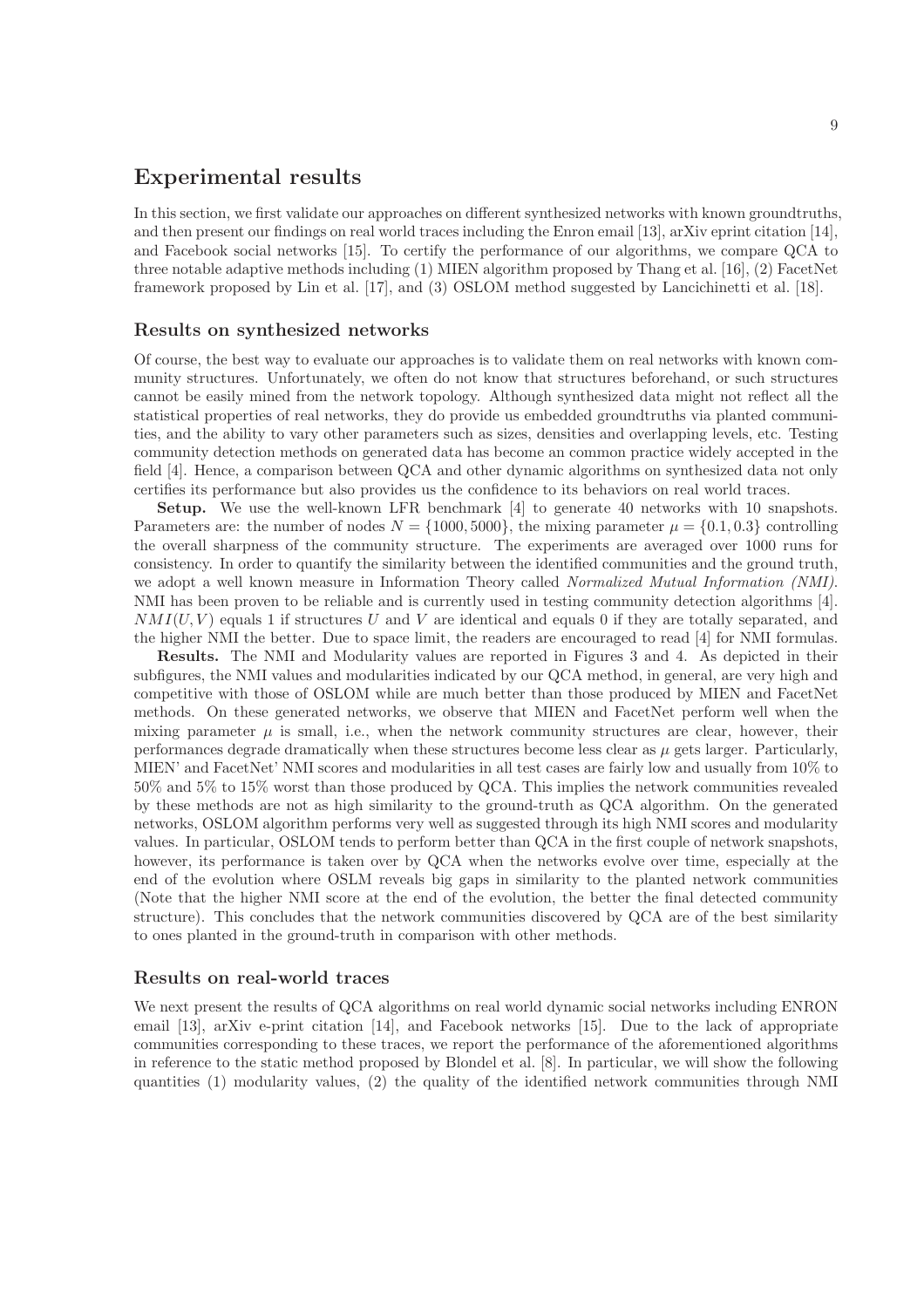scores, and (3) the processing time of our QCA in comparison with other methods. The above networks possess to contain strong community structures due to their high modularities, which was the main reason for them to be chosen.

For each network, time information is first extracted and a portion of the network data (usually the first snapshot) is then collected to form the basic network community structure. Our QCA method (aslo MIEN and OSLOM) take into account that basic community structure and run on the network changes whereas the static method has to be performed on the whole network snapshot for each time point. In this experiment, FacetNet method does not appear to complete the tasks in a timely manner, and is thus excluded from the plots.

#### ENRON email network

The Enron email network contains email messages data from about 150 users, mostly senior management of Enron Inc., from January 1999 to July 2002 [13]. Each email address is represented by an unique ID in the dataset and each link corresponds to a message between the sender and the receiver. After a data refinement process, we choose 50% of total links to form a basic community structure of the network with 7 major communities, and simulate the network evolution via a series of 21 growing snapshots.

Results. We first evaluate the modularity values computed by QCA, MIEN, OSLOM, and Blondel methods. As shown in Figure  $5(a)$ , our QCA algorithm archives competitively higher modularities than the static method but a little bit less than MIEN, and is far better than those obtained by OSLOM. Moreover, QCA also successes in maintaining the same numbers of communities of the other two methods MIEN and Blondel while OSLOM's are vague (Figure  $5(b)$ ). In particular, the modularity values produced by QCA very well approximate those found by static method with lesser variation. There are reasons for that. Recall that our QCA algorithm takes into account the basic community structures detected by the static method (at the first snapshot) and processes on network changes only. Knowing the basic network community structure is a great advantage of our QCA algorithm: it can avoid the hassle of searching and computing from scratch to update the network with changes. In fact, QCA uses the basic structure for finding and quickly updating the local optimal communities to adapt with changes introduced during the network evolution.

The running time of QCA and the static method in this small network are relatively close: the static method requires one second to complete each of its tasks while our QCA does not even ask for one (Figure  $5(c)$ ). In this dataset, MIEN and OSLOM requires a little more time (1.5 and 2.4 seconds in average for MIEN and OSLOM) to complete their tasks. Time and computational cost are significantly reduced in QCA since our algorithms only take into account the network changes while the static method has to work on the whole network every time.

As reported in Figure  $5(d)$ , both the NMI scores of ours and MIEN method are very high and relatively close to 1 while those obtained by OSLOM fall short and are far from stable. These results indicate that in this Enron email network, both QCA and MIEN algorithms are able to identify high quality community structure with high modularity and similarity; however, only our method significantly reduces the processing time and computational requirement.

#### arXiv e-print citation network

The arXiv e-print citation network [14] has become an essential mean of assessing research results in various areas including physics and computer sciences. This network contained more than 225K articles from January 1996 to May 2003. In our experiments, citation links of the first two years 1996 and 1997 were used to form the basic community structure of our QCA method. In order to simulate the network evolution, a total of 30 time dependent snapshots are created on a two-month regular basis from January 1998 to January 2003.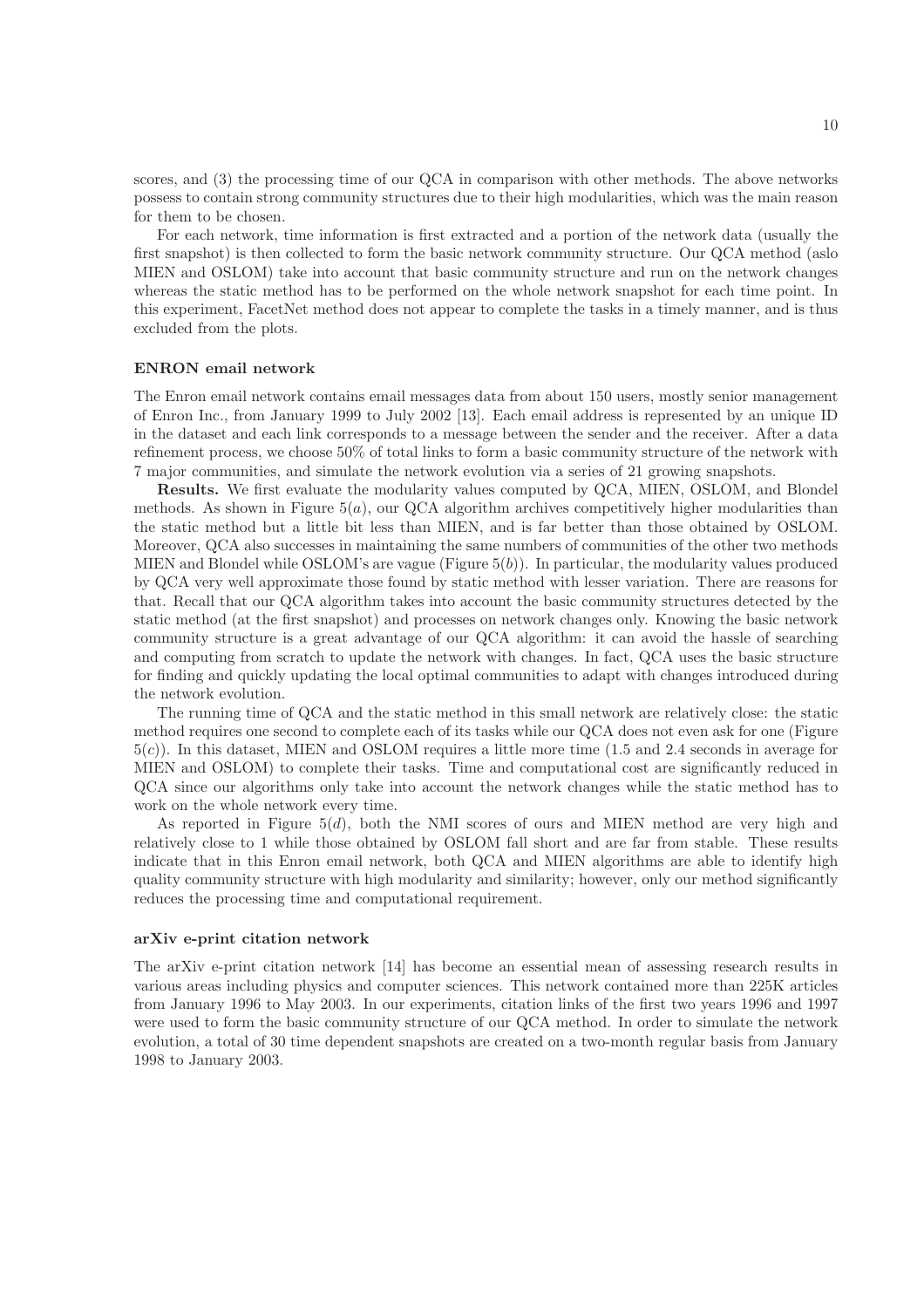Results. We compare modularity results obtained by QCA algorithm at each network snapshot to Blondel as well as to MIEN and OSLOM methods. It reveals from Figure  $6(a)$  that the modularities returned by QCA are very close to those obtained by the static method with much more stabler and are far higher than those obtained by OSLOM and MIEN. In particular, the modularity values produced by QCA algorithm cover from 94% up to 100% that of Blondel method and from 6% to 10% higher than MIEN and at least 1.5x better than OSLOM. In this citation networks, the numbers of communities detected by OSLOM take off with more than 1200 whereas those found by QCA, MIEN and Blondel methods are relatively small (Figure 6(b)). Our QCA method discovers more communities than both Blondel and MIEN as the network evolves and this can be explained based on the resolution limit of modularity [19]: the static method might disregard some small communities and tend to combine them in order to maximize the overall network modularity.

A second observation on the running time shows that QCA outperforms the static method as well as its competitor MIEN: QCA takes at most 2 seconds to complete updating the network structure while Blondel method requires more than triple that amount of time, MIEN and OSLOM asks for more than 5 times (Figure  $6(c)$ ). In addition, higher NMI scores of QCA than MIEN's and especially OSLOM's scores (Figure  $6(d)$ ) implies network communities identified by our approach are not only of high similarity to the ground truth but also more precise than that detected by MIEN, while the computational cost and the running time are significantly reduced.

#### Facebook social network

This dataset contains friendship information among New Orleans regional network on Facebook [15], spanning from September 2006 to January 2009 with more than 60K nodes (users) connected by more than 1.5 million friendship links. In our experiments, nodes and links from September 2006 to December 2006 are used to form the basic community structure of the network, and each network snapshot is recored after every month during January 2007 to January 2009 for a total of 25 network snapshots.

**Results.** The evaluation depicted in Figure  $7(a)$  reveals that QCA algorithm achieves competitive modularities in comparison with the static method, and again far better than those obtained by MIEN and OSLOM method, especially in comparison with OSLOM whose perform was nice on synthesized networks. In the general trend, the line representing QCA results closely approximates that of the static method with much more stability. Moreover, the two final modularity values at the end of the experiment are relatively the same, which means that our adaptive method performs competitively with the static method running on the whole network.

Figure  $7(c)$  describes the running time of the three methods on the Facebook data set. As one can see from this figure, QCA takes at least 3 seconds and at most 4.5 seconds to successfully compute and update every network snapshot whereas the static method, again, requires more than triple processing time. MIEN and OSLOM methods really suffer on this large scale network when requiring more than 10x and 11x that amounts of QCA running times. In conclusion, high NMI and modularity scores together with decent executing times on all test cases confirm the effectiveness of our adaptive method, especially when applied to real world social networks where a centralized algorithm, or other dynamic algorithms, may not be able to detect a good network community structure in a timely manner.

However, there is a limitation of QCA algorithm we observe on this large network and want to point out here: As the the duration of network evolution lasts longer over time (i.e., the number of network snapshots increases), our method tends to divide the network into smaller communities to maximize the local modularity, thus results in an increasing number of communities and a decreasing of NMI scores. Figure  $7(b)$  and  $7(d)$  describes this observation. For instance, at snapshot 12 (a year after December 2006), the NMI score is approximately 1/2 and continues decaying after this time point. It implies a refreshment of network community structure is required at this time, after a long enough duration. This is reasonable since activities on an online social network, especially on Facebook social network, tend to come and go rapidly and local adaptive procedures are not enough to reflect the whole network topology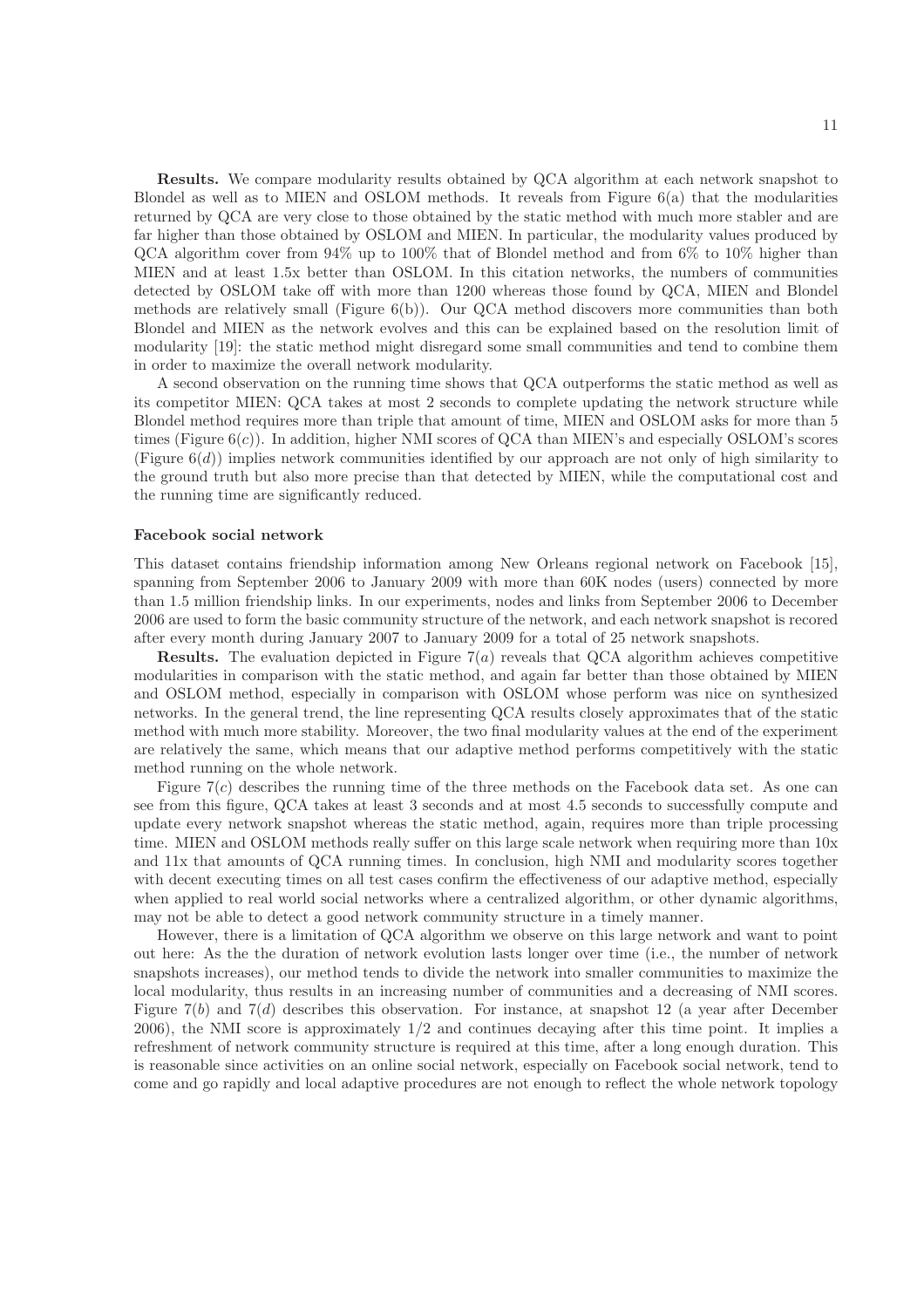over a long period of time.

### A social-aware message forwarding strategy in MANETs

In this section, we present a practical application where the detection of network community structures plays an important role in routing strategies in MANETs. A MANET is a dynamic wireless network with or without the underlying infrastructure, in which each node can move freely in any direction and organize itself in an arbitrary manner. Due to nodes mobility and unstable links nature of a MANET, designing an efficient routing scheme has become one of the most important and challenging problems on MANETs.

Recent researches have shown that MANETs exhibit the properties of social networks [20–22] and social-aware algorithms for network routing are of great potential. This is due to the fact that people have a natural tendency to form groups or communities in communication networks, where individuals inside each community communicate with each other more frequent than with people outside. This social property is nicely reflected to the underlying MANETs by the existence of groups of nodes where each group is densely connected inside than outside. This resembles the concept of *community structure* in Mobile Ad hoc Networks.

Multiple routing strategies [21, 23] based on the discovery of network community structures have provided significant enhancement over traditional methods. However, the community detection methods utilized in those strategies are not applicable for dynamic MANETs since they have to recompute the network structure whenever changes to the network topology are introduced, which results in significant computational costs and processing time. Therefore, employing an adaptive community structure detection algorithm as a core will provide a speedup as well as robust to routing strategies in MANETs.

We evaluate five routing strategies (1) WAIT: the source node waits until it meets the destination node (2) MCP: A node keeps forwarding the messages until they reach the maximum number of hops (3) LABEL: A node forwards or sends the messages to all members in the destination community [20] (4) QCA: A Label version utilizing QCA as the dynamic community detection method and lastly, (5) MIEN: A social-aware routing strategy on MANETs [16].

Even though WAIT and MCP algorithms are very simple and straightforward to understand, they provide us helpful information about the lower and upper bounds on the message delivery ratio, time redundancy as well as message redundancy. The LABEL forwarding strategy works as follow: it first finds the community structure of the underlying MANET, assigns each community with the same label and then exclusively forwards messages to destinations, or to next-hop nodes having the same labels as the destinations. MIEN forwarding method utilizes MIEN algorithm as a subroutine. QCA routing strategy, instead of using a static community detection method, employs QCA algorithm for adaptively updating the network community structure and then uses the newly updated structure to inform the routing strategy for forwarding messages.

We choose Reality Mining data set [24] provided by the MIT Media Lab to test our proposed algorithm. The Reality Mining data set contains communication, proximity, location, and activity information from 100 students at MIT over the course of the 2004-2005 academic year. In particular, the data set includes call logs, Bluetooth devices in proximity, cell tower IDs, application usage, and phone status (such as charging and idle) of the participated students of over  $350,000$  hours ( $40$  years). In this paper, we take into account the Bluetooth information to form the underlying MANET and evaluate the performance of the above five routing strategies.

For each routing method, we evaluate the followings (1) Delivery ratio: The portion of successfully delivered over the total number of messages (2) Average delivery time: Average time for a message to be delivered. (3) Average number of duplicated messages for each sent message. In particular, a total of 1000 messages are created and uniformly distributed during the experiment duration and each message can not exist longer than a threshold *time-to-live*. The experimental results are shown in Figure 8(a),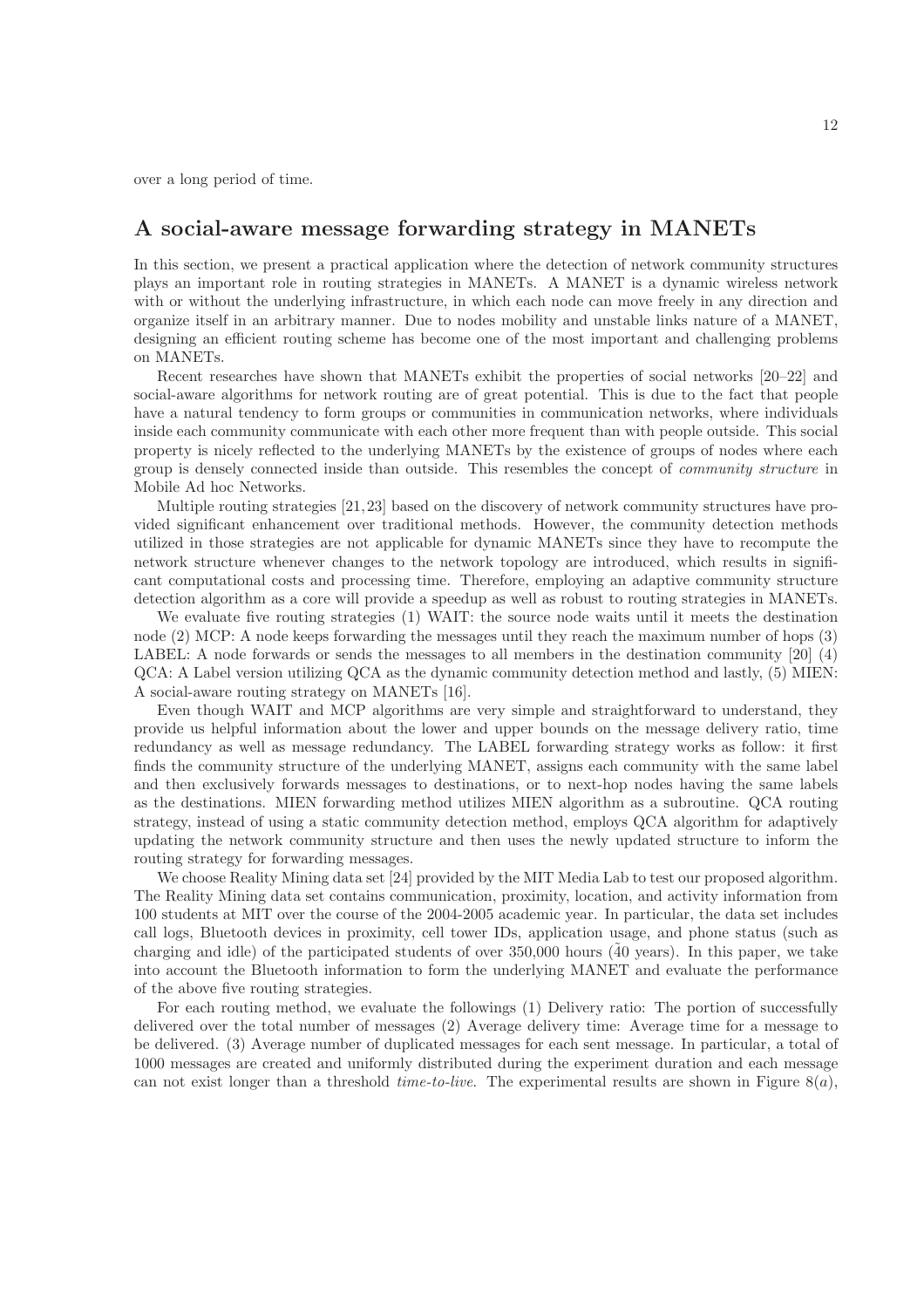$8(b)$  and  $8(c)$ .

#### Results

Figure 8(a) describes the delivery ratio as a function of *time-to-live*. As revealed by this figure, QCA achieves much better delivery ratio than MIEN as well as LABEL and far better than WAIT. This means that QCA routing strategy successfully delivers many more messages from the source nodes to the destinations than the others. Moreover, as *time-to-live* increases, the delivery ratio of QCA tends to approximate the ratio of MCP, the strategy with highest delivery ratio.

Comparison on delivery time shows that QCA requires less time and gets messages delivered successfully faster than LABEL, as depicted in Figure  $8(c)$ . It even requires less delivery time in comparison with the social-aware method MIEN. This can be explained as the static community structures in LABEL can possibly get message forwarded to a wrong community when the destinations eventually change their communities during the experiment. Both QCA and MIEN, on the other hand, captures and updates the community structures on-the-fly as changes occur, thus achieves better results.

The numbers of duplicate messages presented in Figure 8(b) indicate that both QCA and MIEN achieves the best results. The numbers of duplicated messages of MCP method are substantially higher than those of the others and are not plotted. In fact, the results of QCA and MIEN are relatively close and tend to approximate each other as *time-to-live* increases.

In conclusion, QCA is the best social-aware routing algorithm among five routing strategies since its delivery ratio, delivery time, and redundancy outperform those of the other methods and are only below MCP while the number of duplicate messages is much lower. QCA also shows a significant improvement over the naive LABEL method which uses a static community detection method and thus, confirms the applicability of our adaptive algorithm to routing strategies in MANETs.

### Worm containment in social networks

In this section, we present a practical application of QCA method in Worm Containment in OSNs. Since their introduction, popular social network sites such as Facebook, Twitter, Bebo, and MySpace have attracted millions of users worldwide, many of whom have integrated those sites into their everyday lives. On the bright side, OSNs are ideal places for people to keep in touch with friends and colleagues, to share their common interests, or just simply to socialize online. However, on the other side, social networks are also fertile grounds for the rapid propagation of malicious softwares (such as viruses or worms) and false information.

Facebook, one of the most famous social sites, experienced a wide propagation of a trojan worm named "Koobface" in late 2008. Koobface made its way not only through Facebook but also Bebo, MySpace and Friendster social networks [25] [26]. Once a user's machine is infected, this worm scans through the current user's profile and sends out fake messages or wall posts to everyone in the user's friend list with titles or comments to appeal to people's curiosity. If one of the user's friends, attracted by the comments without a shadow of doubt, clicks on the link and installs the fake "flash player", his computer will be infected and Koobface's life will then cycle on this newly infected machine.

Worm containment problem becomes more and more pressing in OSNs as this kind of networks evolves and changes rapidly over time. The dynamics of social networks thus gives worms more chances to spread out faster and wider as they can flexibly switch between existing and new users in order to propagate. Therefore, containing worm propagation on social networks is extremely challenging in the sense that a good solution at the previous time step might not be sufficient or effective at the next time step. Although one can recompute a new solution at each time the network changes, doing so would result in heavy computational costs and be time consuming as well as allowing worms spreading out wider during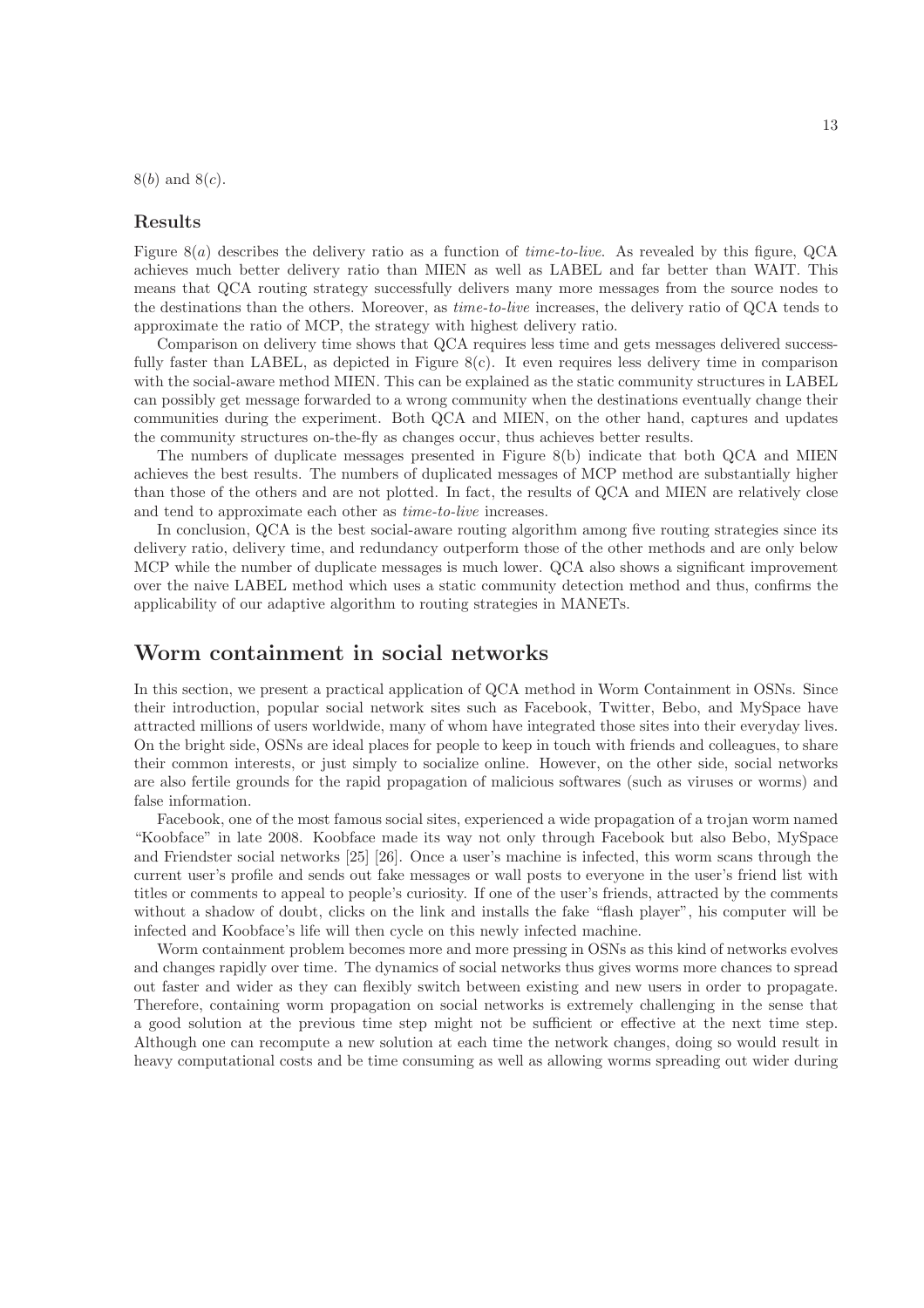the recomputing process. A better solution should quickly and adaptively update the current containing strategy based on changes in network topology, and thus can avoid the hassle of recomputation.

There are many proposed methods for worm containment on computer networks by either using a multi-resolution approach [27], or using a simplification of the Threshold Random Walk scan detector [28], or using fast and efficient worm signature generation [29]. There are also several methods proposed for cellular and mobile networks [30] [31]. However, these approaches fail to take into account the community structure as well as the dynamics of social networks, and thus might not be appropriate for our problem. A recent work [3] proposed a social-based patching scheme for worm containment on cellular networks. However, this method encounters the following limitations on a real social network (1) its clustered partitions do not necessarily reflect the natural network communities, (2) it requires the number of clusters k (which is generally unknown for social networks) must be specified beforehand, and (3) it exposes weaknesses when dealing with the network's dynamics.

| Algorithm 6 Patch Distribution                                                                        |
|-------------------------------------------------------------------------------------------------------|
| <b>Input:</b> $G = (V, E)$ and its community structure $\mathcal{C} = \{C_1, C_2, , C_p\}$            |
| <b>Output:</b> The set of influential users $\mathcal{P}$ .                                           |
| 1: $\mathcal{P} \leftarrow \emptyset$ ;                                                               |
| 2: for $C_i \in \mathcal{C}$ do                                                                       |
| while $(\exists u$ unvisited in $C_i$ satisfying $\max_{u \in C_i} \{e_{out}^{C_i}(u)\} > 0$ do<br>3: |
| Let $v \leftarrow \arg \max_{u \in C_i} \{e_{out}^{C_i}(u)\};$<br>4:                                  |
| $\mathcal{P} \leftarrow \mathcal{P} \cup v;$<br>5:                                                    |
| Mark v as visited in $C_i$ ;<br>6:                                                                    |
| end while<br>7:                                                                                       |
| 8: end for                                                                                            |
| 9: Send patches to users in $\mathcal{P}$ ;                                                           |

To overcome these limitations, our approach first utilizes QCA to identify the network community structure, and adaptively keeps this structure updated as the network evolves. Once network communities are detected, our patch distribution procedure will select the most influential users from different communities in order to send patches. These users, as soon as they receive patches, will apply them to first disinfect the worm and then redistribute them to all friends in their communities. These actions will contain worm propagation to only some communities and prevent it from spreading out to a larger population. To this end, a quick and precise community detection method will definitely help the network administrator to select a more sufficient set of critical users to send patches, thus lowering down the number of sent patches as well as overhead information over the social network.

We next describe our patch distribution. This procedure takes into account the identified network communities and selects a set of influential users from each community in order to distribute patches. *Influential users* of a community are ones having the most relationships or connections to other communities. In an adversary point of view, these influential users are potentially vulnerable since they not only interact actively within their communities but also with people outside, and thus, they can easily fool (or be fooled by) people both inside and outside of their communities. On the other point of view, these users are also the best candidates for the network defender to distribute patches since they can easily announce and forward patches to other members and non-members. In Alg. 6, we present a quick algorithm for selecting the set of most influential users in each community. This algorithm starts by picking the user whose number of social connections to outside communities is the highest, and temporarily disregards this user from the considering community. This process repeats until no connections crossing among communities exists. This set of influential users is the candidate for the network defender for distributing patches.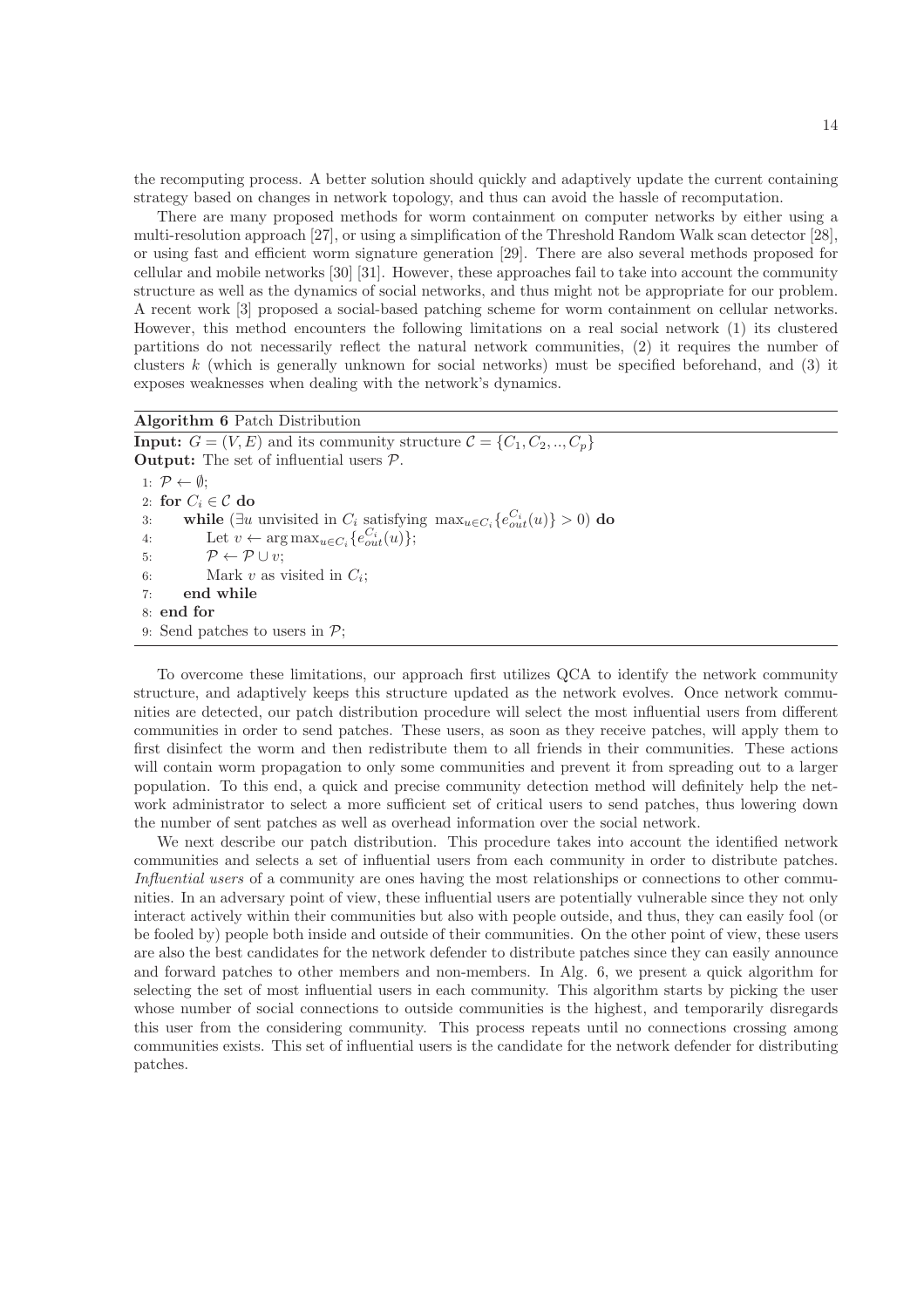#### Experimental results

We present the results of our QCA method on the Facebook network dataset [15] and compare the results with the social based method (Zhu's method [3]) via a weighted version of our algorithms. One notable feature of this dataset is time information (stamped at every moment the information was recorded) representing the dynamics of the network, which nicely suits our method.

Set up. The worm propagation model in our experiments mimics the behavior of the famous "Koobface" worm, i.e., worms are able to explore their victim's friend list and then send out fake messages containing malicious links for propagating. The probabilities of activating the worm is proportional to communication frequency between the victim and his friends. The time taken for worms to spread out from one user to another is inversely proportional to the communication frequency between this user and his particular friend. Finally, when a worm has successfully infected a user's computer, it will start propagating as soon as this computer connects to a specific social network (Facebook in this case). When the fraction of infected users reaches a threshold  $\alpha$ , the detection system raises an alarm and patches will automatically be sent to most influential users selected by Alg. 6. Once a user receives the patch, he will first apply it to disinfect the worm and then will have an option to forward it to all friends in his community. Each experiment is seeded with 0.02% of users to be initially infected by worms.

We compare infection rates of the social-based method of Zhu's and ours. The infection rate is computed as the fraction of the remaining infected users over all infected ones. The number of clusters k in Zhu's method is set to be 150 in static and 200 in dynamic networks, and for each value of k, the alarming threshold  $\alpha$  is set to be 2%, 10%, and 20%, respectively. Each experiment is repeated 1000 times for consistency.

**Result.** Figure 10, 11 show the results of our experiments for three different values of k and  $\alpha$ . We first observe that the longer we wait (the higher the alarm threshold is), the higher number of users we need to send patches to in order to achieve the desired infection rate. For example, with  $k = 150$  clusters and an expected infection rate of 0.3, we need to send patches to less than 10% number of users when  $\alpha = 2\%$ , to more than 15% number of users when  $\alpha = 10\%$  and to nearly 90% of total influential users when  $\alpha = 20\%$ .

A second observation reveals that our approach achieves better infection rates than the social-based method of Zhu's in a static version of the social network as depicted in Figure 10. In particular, the infection rates obtained in our method are from 5% to 10% better than those of Zhu's. When the network evolves as new users join in and new social relationships are introduced, we resize the number of cluster  $k$ and recompute the infection rates of the social based method with the number of cluster  $k = 200$ , and the alarm threshold  $\alpha = 2\%$  and 10% respectively. As depicted in Figures 11, our method, with the power of quickly and adaptively updating the network community structure, achieves better infection rates than Zhu's method while the computational costs and running time is significantly reduced. As discussed, detecting and updating the network community is the crucial part of a social based patching scheme: a good and up-to-date network community structure will provide the network defender a tighter set of vulnerable users, and thus, will help to achieve lower infection rates. Our adaptive algorithm, instead of recomputing the network structure every time changes are introduced, quickly and adaptively updates the network communities on-the-fly. Thanks to this frequently updated community structure, our patch distribution procedure is able to select a better set of influential users, and thus helps in reducing the number of infected users once patches are sent.

Finally, a comparison on running time on the two approaches shows that time taken for Zhu's method is much more than our community updating procedure, and hence, may prevent this method to complete in a timely manner. In particular, our approach takes only 3 seconds for obtaining the basic community structure and at most 30 seconds to complete all the tasks whereas [3] requires more than 5 minutes to divide the communication network into modules and selecting the vertex separators. In that delay, worm propagation may spread out to a larger population, and thus, the solution may not be effective. These experimental results confirm the efficiency of our approach on social networks.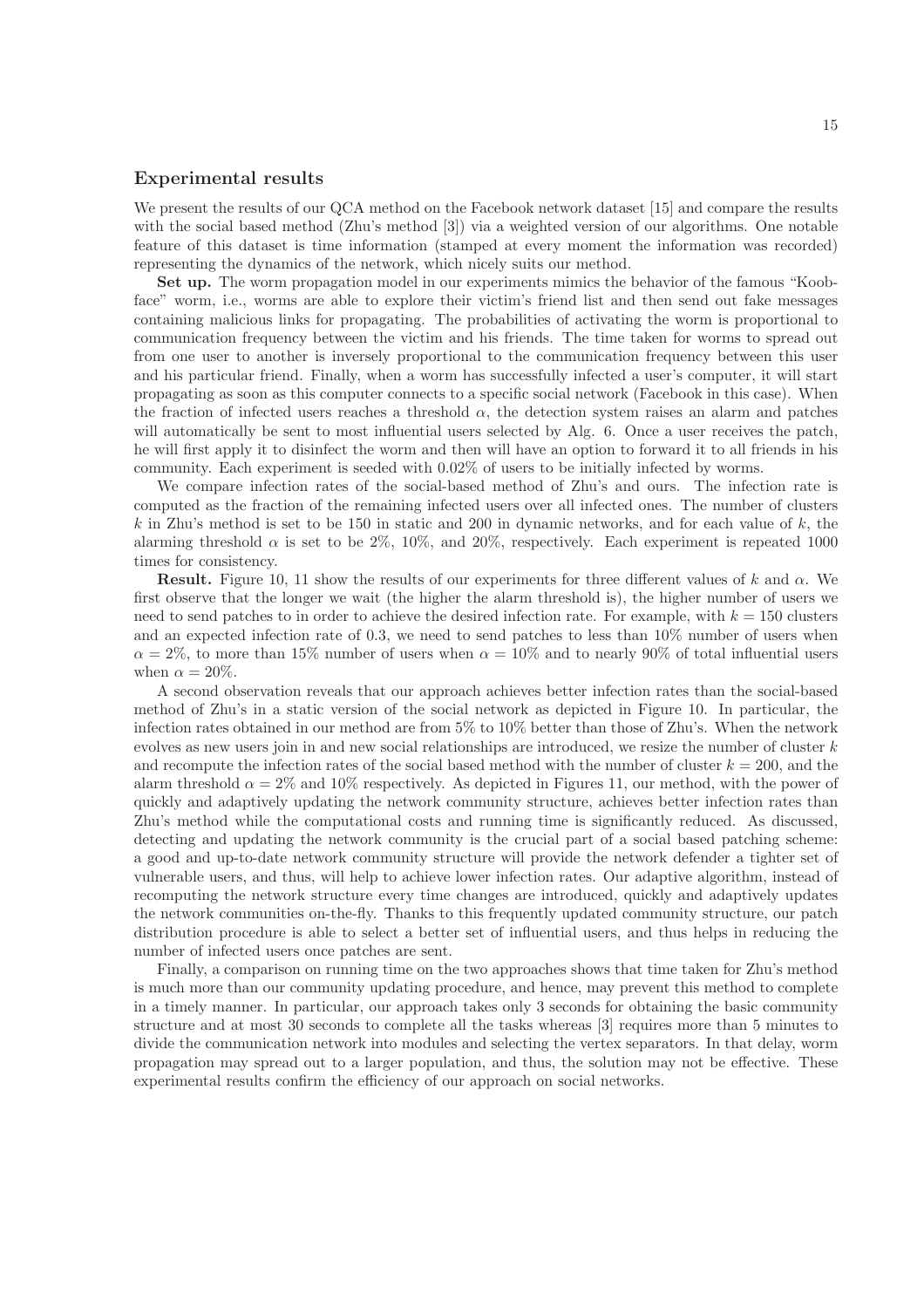## Related work

Community detection on static networks has attracted a lot of attentions and many efficient methods have been proposed for this type of networks [32]. Detecting community structure on dynamic networks, however, has so far been an untrodden area. In [33], the authors defined time graphs that captured the link creation as a point phenomena in time of a directed evolving graph, and studied the evolution of the blogosphere in terms of changes such as in-degree, out-degree, etc. Another work [34] studied the growth of the a wide range of real-world evolving graphs and provided a new kind of graph generator that produced networks with the discovered patterns. In [35], the authors suggested a method for observing the evolution of web communities by first revealing network communities at each time point, and then quantifying changes that occurred to network communities based on community changes such as emerging, growing and shrinking.

One of the most seminal work [2] proposed an innovative method for detecting communities on dynamic networks the based on k-clique percolation technique.. This approach can detect overlapping nodes in different network communities; however, its internal k-clique percolation technique may require high computing resources and thus, may be time consuming especially on large OSNs. A work in [13] presented GraphScope, a parameter-free method for detecting clusters on time-evolving graphs based on mutual information and entropy functions. However, it requires a recomputation of the number of sources and destinations each time the graph segments change without utilizing its previously computed information. Thus, it might not lend itself effectively to the field of adaptive algorithms. [36] attempted to track the evolving of communities over time, using a few static network snapshots.

A recent work of [37] proposed a detection method based on contradicting the network topology and the topology-based *propinquity* - the probability of a pair of nodes involved in a community. Another attempt which is closely related to our work includes [38] in which the authors proposed *FacetNet*, a framework to track community evolutions in a unified process. In this framework, the community structure at a given time step is found both by the observed the network data and the prior distribution given by historic community structures. A limit of this framework is that at each time step, the underlying algorithm should be executed for multiple values of  $m$ -the number of communities, which might prevent this framework from being effective on real world social networks.

The authors [39] present a framework for detecting dynamic communities with a constant factor approximation. This property is nice, however, this method also requires some predefined costs to penalize people moving in or out of a community, which might be generally unknown in dynamic social networks. A recent work [16] proposes a social-aware routing strategy, named MIEN, which also makes uses of a modularity-based procedure for quickly updating the network structure. In particular, MIEN tries to compose and decompose network modules in order to keep up with the changes and uses fast modularity algorithm [5] to update the network modules. However, this method may be time consuming due to the high complexity of  $[5]$ .

## Conclusion

We presented QCA, an adaptive method for detecting and tracing community structures in dynamic social networks. We show that our adaptive method is not only effective in identifying high quality network community structures, but also has the great advantage of fast running time, which is suitable for large OSNs. We prove some theoretical results which are the basic observations of our approach. Finally, via practical applications in forwarding and routing stategies in MANETs and worm containment on social networks, we show that our QCA method promises a wide range of real applications not only on mobile computing but also on OSNs as it can be deployed into many community detection modules.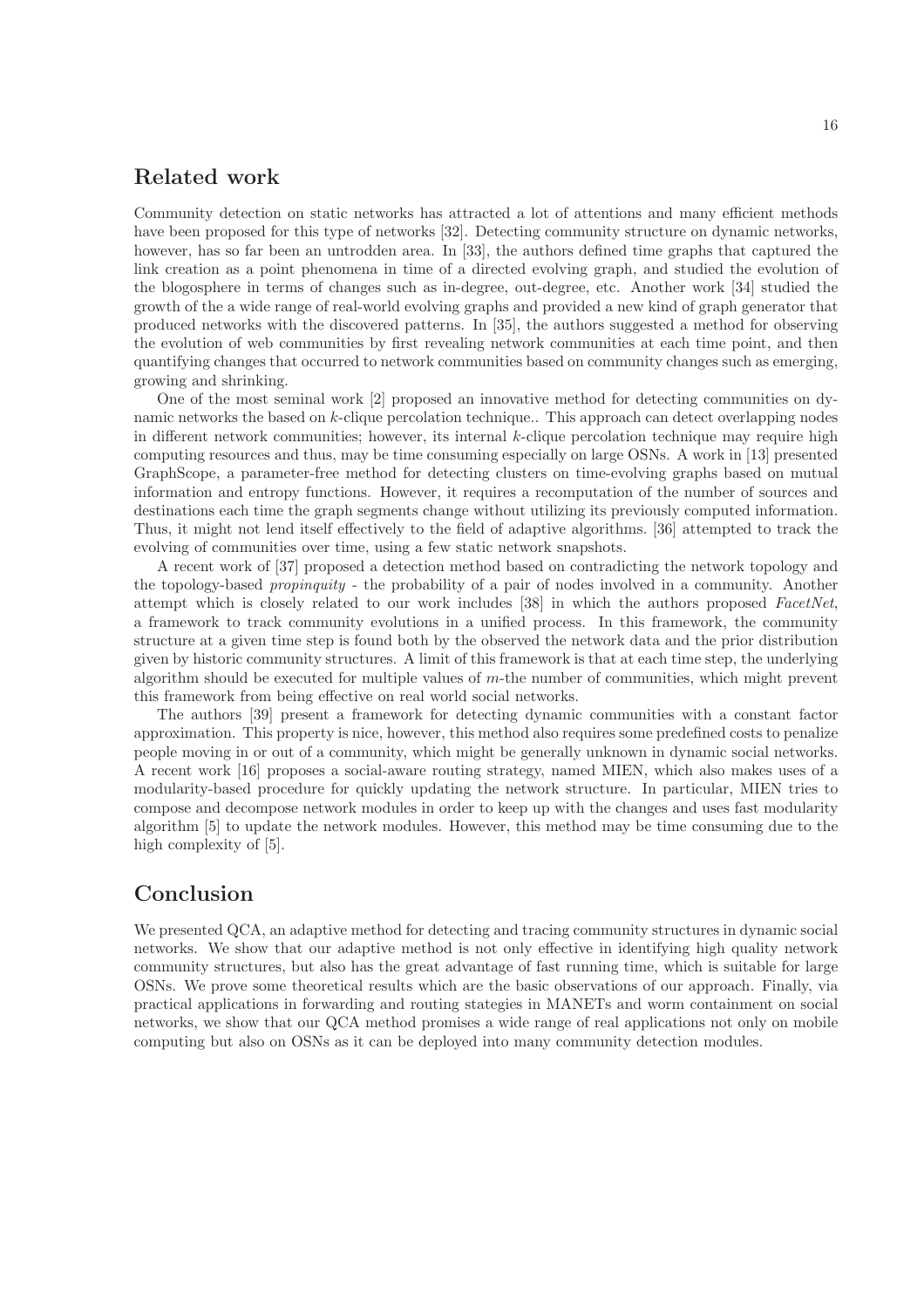## Acknowledgments

This work is partially supported by the NSF under CAREER Award grant #0953284 and by the DTRA Young Investigator Program under grant #HDTRA1-09-1-0061.

### References

- 1. Girvan M, Newman MEJ (2002) Community structure in social and biological networks. Proceedings of the National Academy of Sciences 99: 7821-7826.
- 2. Palla G, Pollner P, Barabási AL, Vicsek T (2009) Social group dynamics in networks. In: Gross T, Sayama H, editors, Adaptive Networks, Springer: Springer Berlin Heidelberg, Understanding Complex Systems. pp. 11-38. doi:10.1007/978-3-642-01284-6-2. URL http://dx.doi.org/10.1007/978-3-642-01284-6-2.
- 3. Zhu Z, Cao G, Zhu S, Ranjan S, Nucci A (2009) A social network based patching scheme for worm containment in cellular networks. In: INFOCOM 2009, IEEE. IEEE: IEEE, pp. 1476 -1484. doi:10.1109/INFCOM.2009.5062064.
- 4. Lancichinetti A, Fortunato S (2009) Community detection algorithms: A comparative analysis. Phys Rev E 80: 056117.
- 5. Newman MEJ (2004) Fast algorithm for detecting community structure in networks. Phys Rev E 69: 066133.
- 6. Dourisboure Y, Geraci F, Pellegrini M (2007) Extraction and classification of dense communities in the web. In: Proceedings of the 16th international conference on World Wide Web. New York, NY, USA: ACM, WWW '07, pp. 461–470. doi:10.1145/1242572.1242635. URL http://doi.acm.org/10.1145/1242572.1242635.
- 7. Leskovec J, Lang KJ, Mahoney M (2010) Empirical comparison of algorithms for network community detection. In: Proceedings of the 19th international conference on World wide web. New York, NY, USA: ACM, WWW '10, pp. 631–640. doi:10.1145/1772690.1772755. URL http://doi.acm.org/10.1145/1772690.1772755.
- 8. Blondel VD, Guillaume JL, Lambiotte R, Lefebvre E (2008) Fast unfolding of communities in large networks. Journal of Statistical Mechanics: Theory and Experiment 2008: P10008.
- 9. Clauset A, Newman MEJ, Moore C (2004) Finding community structure in very large networks. Physical Review E 70: 066111.
- 10. Wakita K, Tsurumi T (2007) Finding community structure in mega-scale social networks: [extended abstract]. In: Proceedings of the 16th international conference on World Wide Web. New York, NY, USA: ACM, WWW '07, pp. 1275–1276. doi:10.1145/1242572.1242805. URL http://doi.acm.org/10.1145/1242572.1242805.
- 11. Newman MEJ, Girvan M (2004) Finding and evaluating community structure in networks. Phys Rev E 69: 026113.
- 12. Ye Z, Hu S, Yu J (2008) Adaptive clustering algorithm for community detection in complex networks. Phys Rev E 78: 046115.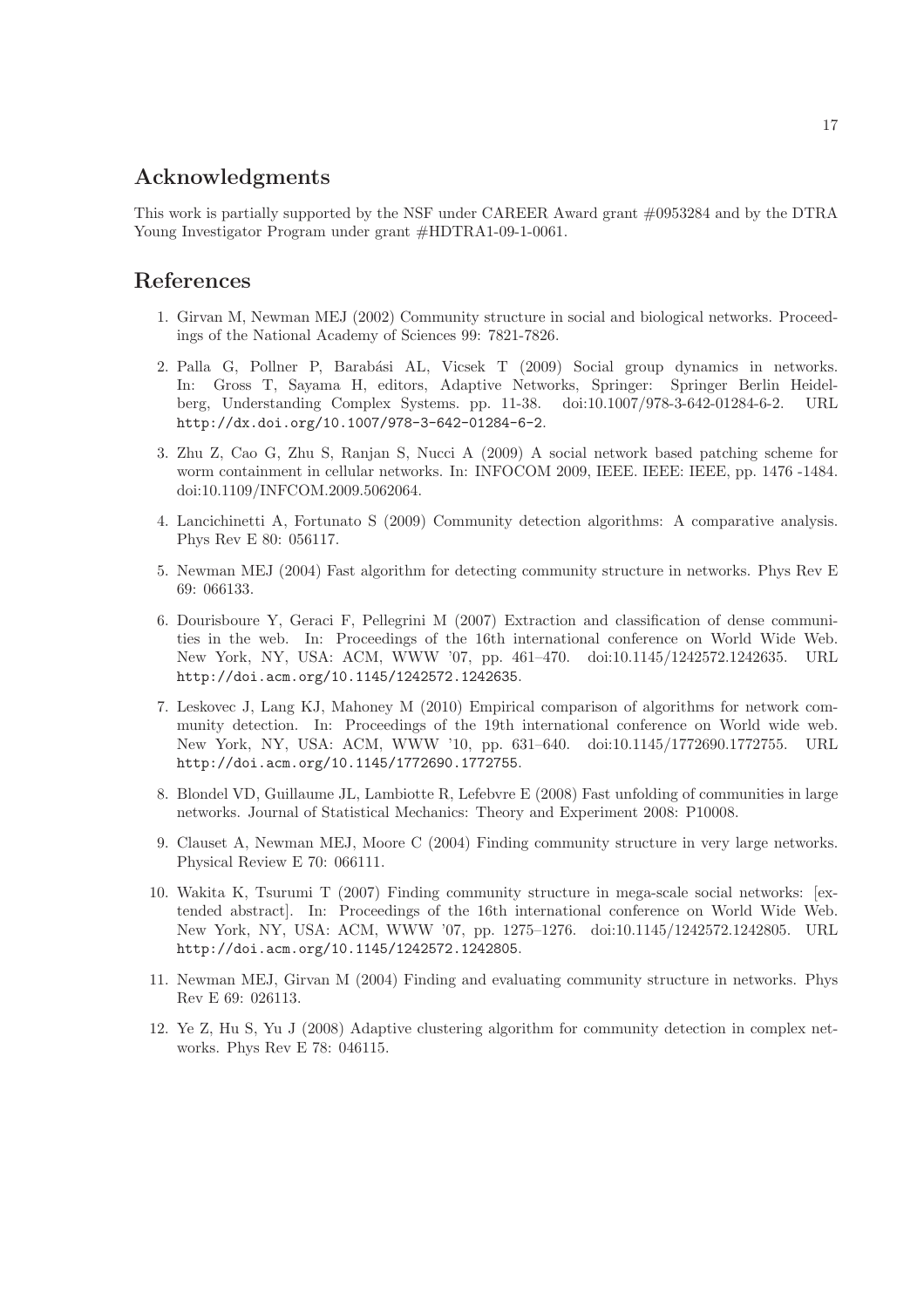- 13. Sun J, Faloutsos C, Papadimitriou S, Yu PS (2007) Graphscope: parameter-free mining of large time-evolving graphs. In: Proceedings of the 13th ACM SIGKDD international conference on Knowledge discovery and data mining. New York, NY, USA: ACM, KDD '07, pp. 687–696. doi: 10.1145/1281192.1281266. URL http://doi.acm.org/10.1145/1281192.1281266.
- 14. ArXivData (2003) www.cs.cornell.edu/projects/kddcup/datasets.html. KDD Cup 2003 0: 0–0.
- 15. Viswanath B, Mislove A, Cha M, Gummadi KP (2009) On the evolution of user interaction in facebook. In: Proceedings of the 2nd ACM workshop on Online social networks. New York, NY, USA: ACM, WOSN '09, pp. 37–42. doi:10.1145/1592665.1592675. URL http://doi.acm.org/10.1145/1592665.1592675.
- 16. Dinh T, Xuan Y, Thai M (2009) Towards social-aware routing in dynamic communication networks. In: Performance Computing and Communications Conference (IPCCC), 2009 IEEE 28th International. IEEE: IEEE, pp. 161 -168. doi:10.1109/PCCC.2009.5403845.
- 17. Lin YR, Chi Y, Zhu S, Sundaram H, Tseng BL (2008) Facetnet: a framework for analyzing communities and their evolutions in dynamic networks. In: Proceedings of the 17th international conference on World Wide Web. New York, NY, USA: ACM, WWW '08, pp. 685–694. doi: 10.1145/1367497.1367590. URL http://doi.acm.org/10.1145/1367497.1367590.
- 18. Lancichinetti A, Radicchi F, Ramasco JJ, Fortunato S (2011) Finding statistically significant communities in networks. PLoS ONE 6: e18961.
- 19. Fortunato S, Barthlemy M (2007) Resolution limit in community detection. Proceedings of the National Academy of Sciences 104: 36-41.
- 20. Hui P, Crowcroft J (2007) How small labels create big improvements. In: Proceedings of the Fifth IEEE International Conference on Pervasive Computing and Communications Workshops. Washington, DC, USA: IEEE Computer Society, PERCOMW '07, pp. 65–70. doi: 10.1109/PERCOMW.2007.55. URL http://dx.doi.org/10.1109/PERCOMW.2007.55.
- 21. Daly EM, Haahr M (2007) Social network analysis for routing in disconnected delay-tolerant manets. In: Proceedings of the 8th ACM international symposium on Mobile ad hoc networking and computing. New York, NY, USA: ACM, MobiHoc '07, pp. 32–40. doi:10.1145/1288107.1288113. URL http://doi.acm.org/10.1145/1288107.1288113.
- 22. Chaintreau A, Hui P, Crowcroft J, Diot C, Gass R, et al. (2007) Impact of human mobility on opportunistic forwarding algorithms. Mobile Computing, IEEE Transactions on 6: 606 -620.
- 23. Hui P, Crowcroft J, Yoneki E (2008) Bubble rap: social-based forwarding in delay tolerant networks. In: Proceedings of the 9th ACM international symposium on Mobile ad hoc networking and computing. New York, NY, USA: ACM, MobiHoc '08, pp. 241–250. doi:10.1145/1374618.1374652. URL http://doi.acm.org/10.1145/1374618.1374652.
- 24. Eagle N, (Sandy) Pentland A (2006) Reality mining: sensing complex social systems. Personal Ubiquitous Comput 10: 255–268.
- 25. KoobfaceWorm (2008) www.pcworld.com/article/155017/ facebook virus turns your computer into a zombie.html. PCWORLD 0: 0–0.
- 26. KoobfaceWorm (2008) http://news.cnet.com/koobface-virus-hits-facebook/. CNET 0: 0–0.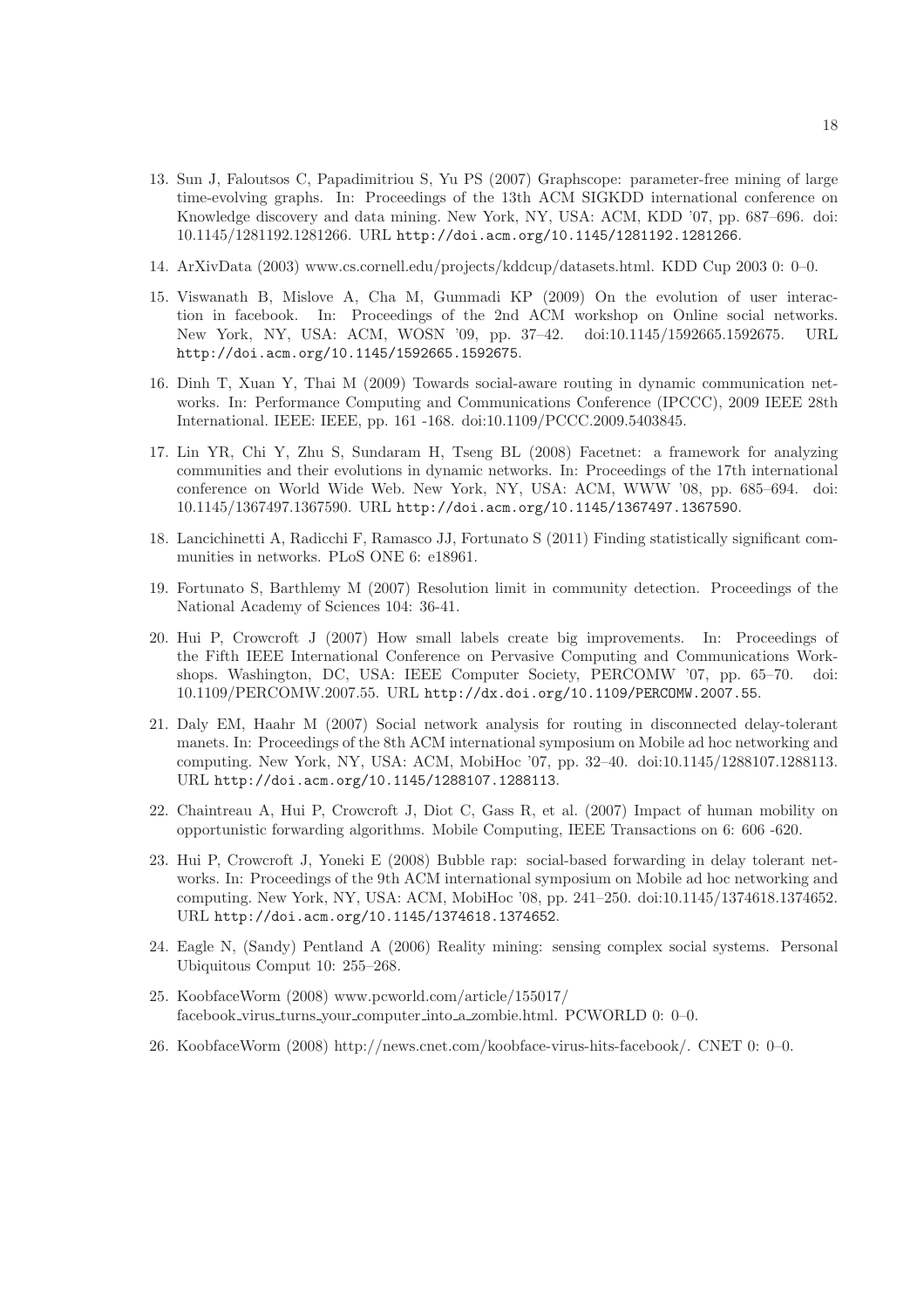- 27. Sekar V, Xie Y, Reiter MK, Zhang H (2006) A multi-resolution approach forworm detection and containment. In: Proceedings of the International Conference on Dependable Systems and Networks. Washington, DC, USA: IEEE Computer Society, DSN '06, pp. 189–198. doi: 10.1109/DSN.2006.6. URL http://dx.doi.org/10.1109/DSN.2006.6.
- 28. Weaver N, Staniford S, Paxson V (2004) Very fast containment of scanning worms. In: Proceedings of the 13th conference on USENIX Security Symposium - Volume 13. Berkeley, CA, USA: USENIX Association, SSYM'04, pp. 3–3. URL http://dl.acm.org/citation.cfm?id=1251375.1251378.
- 29. Kim HA, Karp B (2004) Autograph: toward automated, distributed worm signature detection. In: Proceedings of the 13th conference on USENIX Security Symposium - Volume 13. Berkeley, CA, USA: USENIX Association, SSYM'04, pp. 19–19. URL http://dl.acm.org/citation.cfm?id=1251375.1251394.
- 30. Wang P, González MC, Hidalgo CA, Barabási AL (2009) Understanding the spreading patterns of mobile phone viruses. Science 324: 1071-1076.
- 31. Bose A, Shin KG (2006) Proactive security for mobile messaging networks. In: Proceedings of the 5th ACM workshop on Wireless security. New York, NY, USA: ACM, WiSe '06, pp. 95–104. doi:10.1145/1161289.1161307. URL http://doi.acm.org/10.1145/1161289.1161307.
- 32. Fortunato S (2010) Community detection in graphs. Physics Reports 486: 75 174.
- 33. Kumar R, Novak J, Raghavan P, Tomkins A (2003) On the bursty evolution of blogspace. In: Proceedings of the 12th international conference on World Wide Web. New York, NY, USA: ACM, WWW '03, pp. 568–576. doi:10.1145/775152.775233. URL http://doi.acm.org/10.1145/775152.775233.
- 34. Leskovec J, Kleinberg J, Faloutsos C (2005) Graphs over time: densification laws, shrinking diameters and possible explanations. In: Proceedings of the eleventh ACM SIGKDD international conference on Knowledge discovery in data mining. New York, NY, USA: ACM, KDD '05, pp. 177–187. doi:10.1145/1081870.1081893. URL http://doi.acm.org/10.1145/1081870.1081893.
- 35. Toyoda M, Kitsuregawa M (2003) Extracting evolution of web communities from a series of web archives. In: HYPERTEXT '03: Proceedings of the fourteenth ACM conference on Hypertext and hypermedia. New York, NY, USA: ACM Press, pp. 28–37. doi:10.1145/900051.900059.
- 36. Hopcroft J, Khan O, Kulis B, Selman B (2004) Tracking evolving communities in large linked networks. Proceedings of the National Academy of Sciences of the United States of America 101: 5249-5253.
- 37. Zhang Y, Wang J, Wang Y, Zhou L (2009) Parallel community detection on large networks with propinquity dynamics. In: Proceedings of the 15th ACM SIGKDD international conference on Knowledge discovery and data mining. New York, NY, USA: ACM, KDD '09, pp. 997–1006. doi: 10.1145/1557019.1557127. URL http://doi.acm.org/10.1145/1557019.1557127.
- 38. Lin YR, Chi Y, Zhu S, Sundaram H, Tseng BL (2009) Analyzing communities and their evolutions in dynamic social networks. ACM Trans Knowl Discov Data 3: 8:1–8:31.
- 39. Tantipathananandh C, Berger-Wolf T (2009) Constant-factor approximation algorithms for identifying dynamic communities. In: Proceedings of the 15th ACM SIGKDD international conference on Knowledge discovery and data mining. New York, NY, USA: ACM, KDD '09, pp. 827–836. doi:10.1145/1557019.1557110. URL http://doi.acm.org/10.1145/1557019.1557110.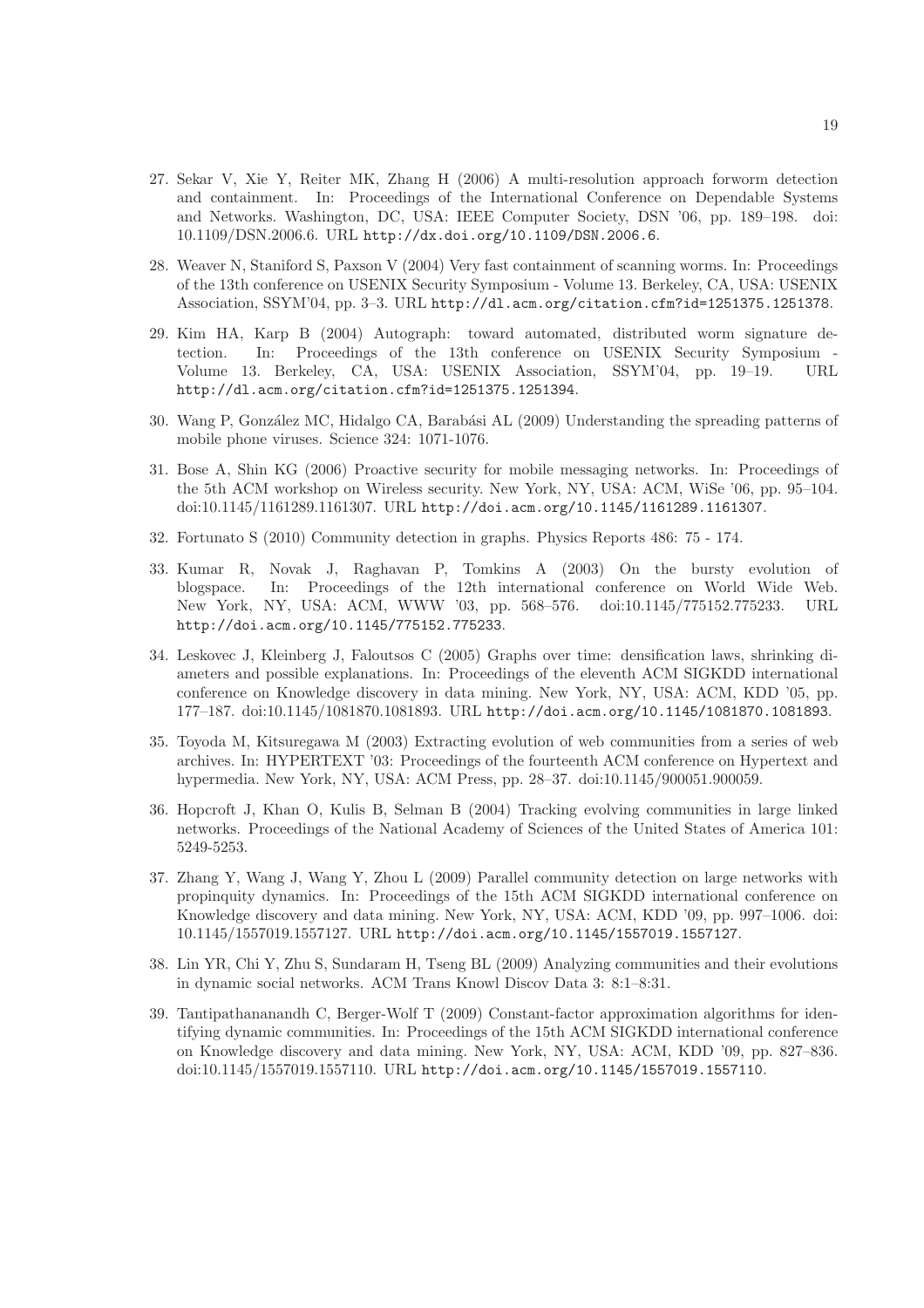# Proof of Theorem 1

Let D be a community of G and  $D \neq C$ , we show that joining u in D contributes less modularity than joining  $u$  in  $C$ . The overall modularity  $Q$  when  $u$  joins in  $C$  is

$$
Q = \frac{m_C + e_C^u}{M + p} - \frac{(d_C + e_C^u + p)^2}{4(M + p)^2} + \frac{m_D}{M + p} - \frac{(d_D + e_D^u)^2}{4(M + p)^2} + A,
$$

where  $A$  is the summation of other modularity contributions. Similarly, joining  $u$  to  $D$  gives

$$
\mathcal{Q}' = \frac{m_C}{M+p} - \frac{(d_C + e_C^u)^2}{4(M+p)^2} + \frac{m_D + e_D^u}{M+p} - \frac{(d_D + e_D^u + p)^2}{4(M+p)^2} + A,
$$

and

$$
Q - Q' = \frac{1}{M + p} \left( e_C^u - e_D^u + \frac{p(d_D - d_C + e_D^u - e_C^u)}{2(M + p)} \right).
$$

Now, since C is the community that gives the maximum  $F_{out}^{C}(u)$ , we obtain

$$
e_C^u - \frac{p(d_C + e_C^u)}{2(M + p)} > e_D^u - \frac{p(d_D + e_D^u)}{2(M + p)},
$$

which implies

$$
e_C^u - e_D^u + \frac{p(d_D - d_C + e_D^u - e_C^u)}{2(M + p)} > 0.
$$

Hence,  $Q - Q' > 0$  and thus the conclusion follows.

# Proof of Lemma 1

The portion  $\mathcal{Q}_C$  that community C contributes to the overall modularity Q is:

$$
\mathcal{Q}_C = \frac{m_C}{M} - \frac{d_C^2}{4M^2}.
$$

When a new edge coming in, the new modularity  $\mathcal{Q}'_C$  is

$$
\mathcal{Q}'_C = \frac{m_C + 1}{M + 1} - \frac{(d_C + 2)^2}{4(M + 1)^2}.
$$

Taking the difference between the two expressions  $\mathcal{Q}'_C$  and  $\mathcal{Q}_C$  gives

$$
\Delta Q_C = \frac{4M^3 - 4m_C M^2 - 4d_C M^2 - 4m_C M + 2d_C^2 M + d_C^2}{4(M+1)^2 M^2}
$$
  
\n
$$
\geq \frac{4M^3 - 6d_C M^2 - 2d_C M + 2d_C^2 M + d_C^2}{4(M+1)^2 M^2}
$$
  
\n
$$
\geq \frac{(2M^2 - 2d_C M - d_C)(2M - d_C)}{4(M+1)^2 M^2} \geq 0
$$

The last inequality holds since  $d_C \leq M - 1$  implies  $2M^2 - 2d_C M - d_C \geq 0$ .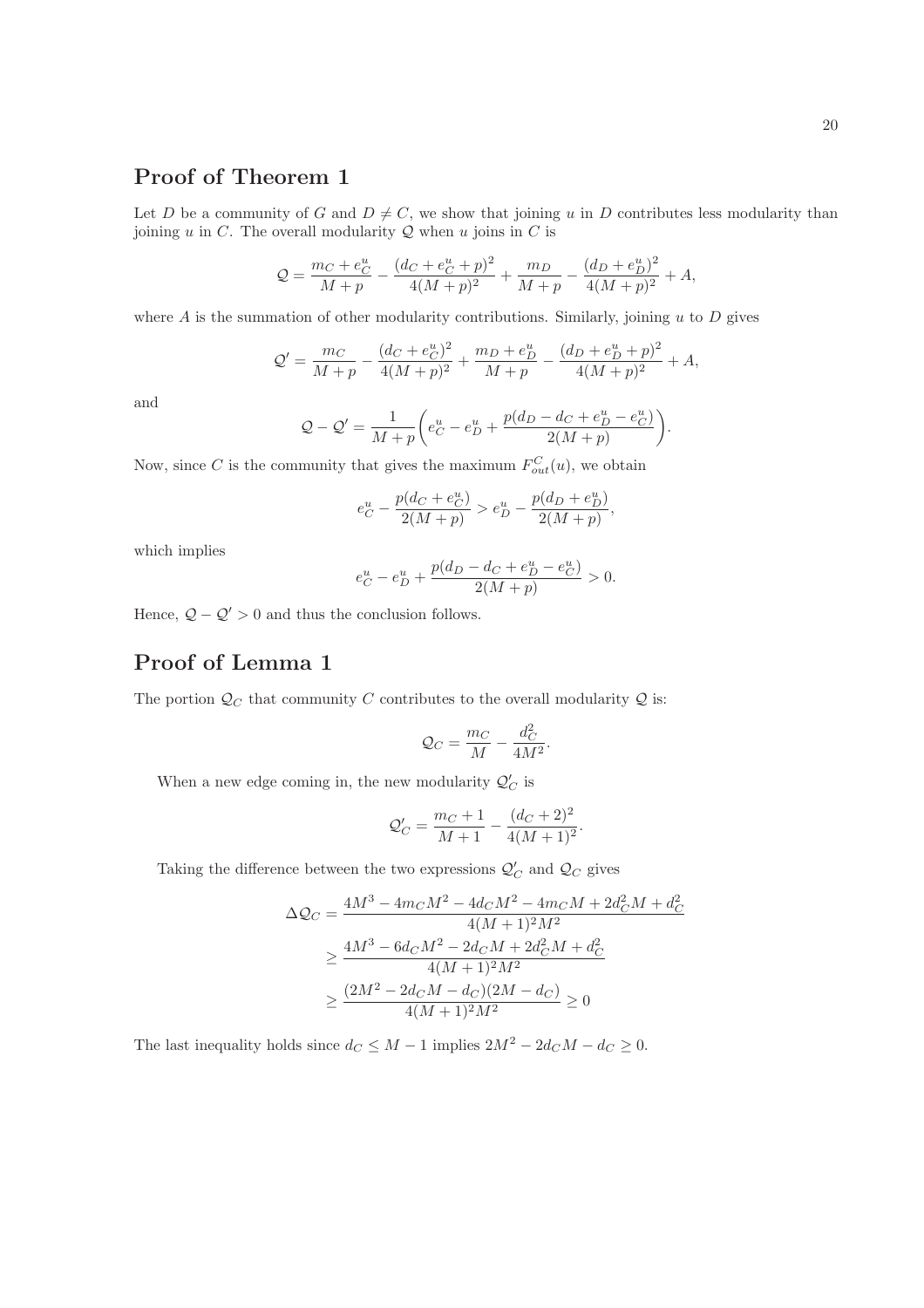## Proof of Lemma 2

Assume the contradiction, i.e, C should be divided into smaller modules when an edge is added into it. Let  $X_1, X_2, ..., X_k$  be disjoint subsets of C representing these modules. Let  $d_i$  and  $e_{ij}$  be the total degree of vertices inside  $X_i$  and the number of links going from  $X_i$  to  $X_j$ , respectedly. Assume that, W.L.O.G., when an edge is added inside C, it is added to  $X_1$ .

Recall that

 $Q_C = \frac{m_C}{M}$  $\frac{m_C}{M} - \frac{d_C^2}{4M}$  $rac{C}{4M^2}$ 

$$
\mathcal{Q}_{X_i} = \frac{m_i}{M} - \frac{d_i^2}{4M^2},
$$

(where  $m_i$  is short for  $m_{X_i}$ ). Prior to adding an edge to C, we have

$$
\mathcal{Q}_C > \sum_{i=1}^k \mathcal{Q}_{X_i},
$$

or equivalently,

$$
\frac{m_C}{M} - \frac{d_C^2}{4M^2} > \sum_{i=1}^k \left( \frac{m_i}{M} - \frac{d_i^2}{4M^2} \right).
$$

Since  $X_1, X_2, ..., X_k$  are disjoint subsets of C, it follows that  $d_C = \sum_{i=1}^k d_i$  and

$$
m_C = \sum_{i=1}^{k} m_i + \sum_{i < j} e_{ij}.
$$

The above inequality equals to

$$
\frac{m_C}{M} - \sum_{i=1}^{k} \frac{m_i}{M} > \frac{d_C^2}{4M^2} - \sum_{i=1}^{k} \frac{d_i^2}{4M^2}
$$
\n
$$
\sum e_{ij} > \left[ \frac{\sum_{i < j} d_i d_j}{2M} \right].
$$

,

or

$$
\sum_{i < j} e_{ij} > \left\lceil \frac{\sum_{i < j} d_i d_j}{2M} \right\rceil.
$$

Now, assume that the new edge is added to  $X_1$  and C is split into  $X_1, X_2, ..., X_k$  which implies that dividing C into k smaller communities will increase the overall modularity, i.e,  $\mathcal{Q}'_C < \sum_{i=1}^k \mathcal{Q}_{X_i}$ . This implies that  $\mathcal{Q}'_C < \sum^k$  $\sum_{i=1}$   $\mathcal{Q}_{X_i}$ 

$$
\Leftrightarrow \frac{\sum_{i=1}^{k} m_i + \sum_{i < j} e_{ij} + 1}{M+1} - \frac{\left(\sum_{i=1}^{k} d_i + 2\right)^2}{4(M+1^2)} < \frac{m_1 + 1}{M+1} - \frac{(d_1 + 2)^2}{4(M+1)^2} + \sum_{i=2}^{k} \left(\frac{m_i}{M+1} - \frac{d_i^2}{4(M+1)^2}\right)
$$
\n
$$
\Leftrightarrow \frac{\sum_{i=1}^{k} m_i + \sum_{i < j} e_{ij} + 1}{M+1} - \frac{\left(\sum_{i=1}^{k} d_i + 2\right)^2}{4(M+1^2)} < \frac{\sum_{i=1}^{k} m_i + 1}{M+1} - \frac{(d_1 + 2)^2}{4(M+1)^2} - \sum_{i=2}^{k} \frac{d_i^2}{4(M+1)^2}
$$

$$
\Leftrightarrow \quad \sum_{\substack{i < j}} e_{ij} < \frac{\sum_{i=1}^k d_i - 2d_1 + \sum_{i < j} d_i d_j}{2(M+1)}
$$

Since  $\sum_{i=1}^{k} d_i - 2d_1 < 2M$ , we have

$$
\left\lceil \frac{\sum_{i < j} d_i d_j}{2M} \right\rceil < \sum_{i < j} e_{ij} < \frac{\sum_{i=1}^k d_i - 2d_1 + \sum_{i \neq j} d_i d_j}{2(M+1)} < \left\lceil \frac{\sum_{i < j} d_i d_j}{2M} \right\rceil + 1,
$$

and thus the conclusion follows.

and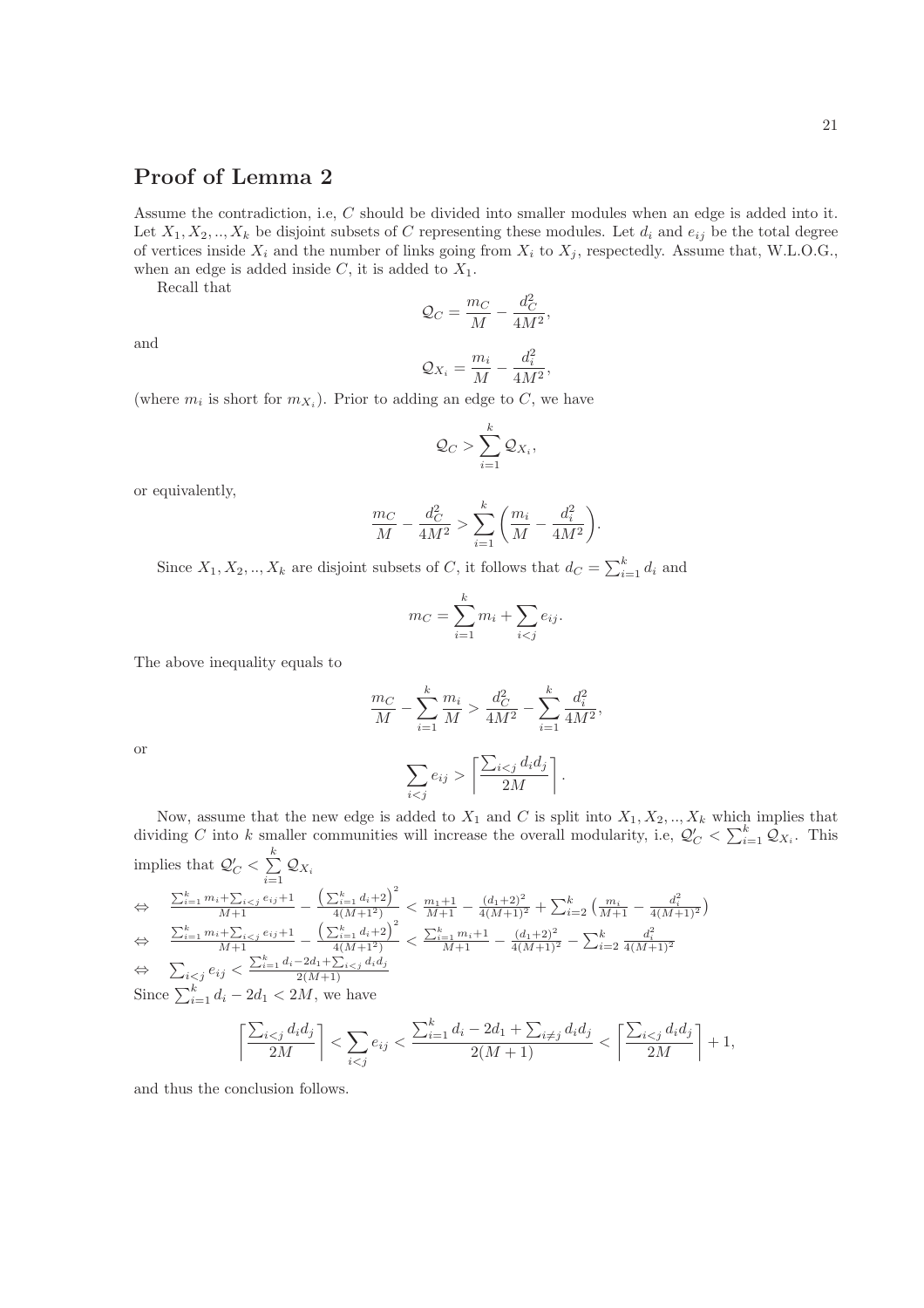### Proof of Lemma 3

Let  $C \equiv C(u)$  and  $D \equiv C(v)$ . Recall the outer force that a community S applies to vertex u is

$$
F_{out}^{S}(u) = e_u^S - \frac{d_u d_{outS}}{2M}
$$

.

We will show that the presence of edge  $(u, v)$  will strengthen  $F_{out}^D(u)$  while weakening the other outer forces  $F_{out}^S(u)$ , i.e, we show that  $F_{out}^D(u)$  increases while  $F_{out}^S(u)$  decreases for all  $S \notin \{C, D\}$ .

$$
F_{out}^{D}(u)_{new} - F_{out}^{D}(u)_{old}
$$
  
=  $\left(e_{u}^{D} + 1 - \frac{(d_{u} + 1)(d_{outD} + 1)}{2(M + 1)}\right) - \left(e_{u}^{D} - \frac{d_{u}d_{outD}}{2M}\right)$   
=  $\frac{2M + d_{u}d_{outD}}{2M} - \frac{d_{u}d_{outD} + d_{outD} + d_{u} + 1}{2(M + 1)}$   
 $\geq \frac{2M + d_{u}d_{outD}}{2(M + 1)} - \frac{d_{u}d_{outD} + d_{outD} + d_{u} + 1}{2(M + 1)} > 0$ 

and thus  $F_{out}^D(u)$  is strengthened when  $(u, v)$  is introduced. Furthermore, for any community  $S \in \mathcal{C}$ and  $S \notin \{C, D\},\$ 

$$
F_{out}^{S}(u)_{new} - F_{out}^{S}(u)_{old}
$$
  
=  $\left(e_u^S - \frac{(d_u + 1)d_{outS}}{2(M+1)}\right) - \left(e_u^S - \frac{d_u d_{outS}}{2M}\right)$   
=  $d_{outS}\left(\frac{d_u}{2M} - \frac{d_u + 1}{2(M+1)}\right) < 0$ 

which implies  $F_{out}^S(u)$  is weakened when  $(u, v)$  is connected. Hence, the conclusion follows.

## Proof of Theorem 2

Node  $u$  should leave its current community  $C$  and join in  $D$  if

$$
Q_{D+u} + Q_{C-u} > Q_C + Q_D,
$$

or equivalently,  $\frac{m_D+e_D+1}{M+1} - \frac{(d_D+d_u+2)^2}{4(M+1)^2} + \frac{m_C-e_C}{M+1} - \frac{(d_C-d_u-e_C)^2}{4(M+1)^2} > \frac{m_D}{M+1} - \frac{(d_D+1)^2}{4(M+1)^2} + \frac{m_C}{M+1} - \frac{(d_C+1)^2}{4(M+1)^2}$  $\Leftrightarrow 4(M+1)(e_D+1-e_C)+e_C(2d_D-2d_u-e_C)-2(d_u+1)(d_u+1+d_D-d_C)>0$ 

# Proof of Lemma 4

Let  $Q_1$  and  $Q'_1$  be the modularities of  $C_1$  before and after the removal of that link. We show that  $Q'_1 > Q_1$ (and similarly,  $\mathcal{Q}'_2 > \mathcal{Q}_2$ ) and thus,  $C_1$  and  $C_2$  contribute higher modularities to the network. Now,

$$
\mathcal{Q}'_1 - \mathcal{Q}_1 = \left(\frac{m_1}{M-1} - \frac{(d_1 - 1)^2}{4(M-1)^2}\right) - \left(\frac{m_1}{M} - \frac{d_1^2}{4M^2}\right)
$$

$$
= m_1 \left(\frac{1}{M-1} - \frac{1}{M}\right) + \frac{1}{4} \left(\frac{d_1}{M} - \frac{d_1 - 1}{M-1}\right) \left(\frac{d_1}{M} + \frac{d_1 - 1}{M-1}\right)
$$

Since all terms are all positive,  $Q'_1 - Q_1 > 0$ . The same technique applies to show that  $Q'_2 > Q_2$ .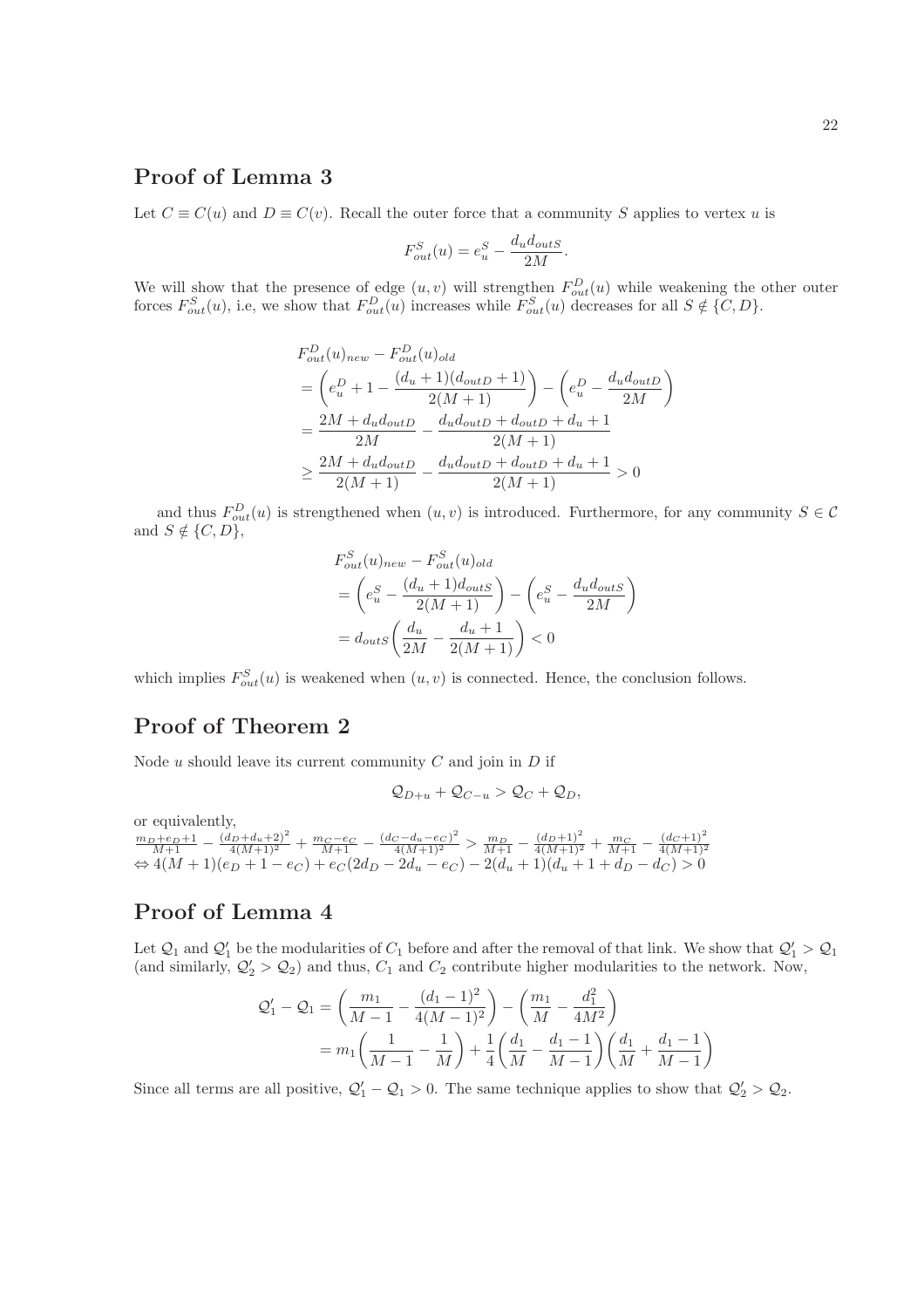# Proof of Lemma 5

The proof of this Lemma is similar to that of Lemma 2.

# Proof of Lemma 6

Let  $\mathcal{Q}'_1$ ,  $\mathcal{Q}'_2$  and  $\mathcal{Q}'_C$  denote the modularity contribution of  $C_1$ ,  $C_2$  and  $C$  after an edge crossing  $(X_1, X_2)$ has been removed. Now,

$$
e_{12} < \frac{d_1 d_2 - d_C + 1}{2(M - 1)} + 1
$$
  
\n
$$
\Leftrightarrow \frac{2d_1 d_2 - 2d_C + 2}{4(M - 1)^2} > \frac{e_{12} - 1}{M - 1}
$$
  
\n
$$
\Leftrightarrow \frac{(d_1 + d_2 - 2)^2}{4(M - 1)^2} - \frac{(d_1 - 1)^2}{4(M - 1)^2} - \frac{(d_2 - 1)^2}{4(M - 1)^2} > \frac{m_1 + m_2 + e_{12} - 1}{M - 1} - \frac{m_1 - 1}{M - 1} - \frac{m_2 - 1}{M - 1}
$$
  
\n
$$
\Leftrightarrow \frac{m_1 - 1}{M - 1} - \frac{(d_1 - 1)^2}{4(M - 1)^2} + \frac{m_2 - 1}{M} - \frac{(d_2 - 1)^2}{4(M - 1)^2} > \frac{m_1 + m_2 + e_{12} - 1}{M - 1} - \frac{(d_1 + d_2 - 2)^2}{4(M - 1)^2}
$$
  
\n
$$
\Leftrightarrow \mathcal{Q}'_1 + \mathcal{Q}'_2 > \mathcal{Q}'_C
$$

Thus, the conclusion follows.

# Proof of Theorem 3

From Lemma 6, it follows that in order to really benefit the overall modularity we must have

$$
\frac{d_1 d_2}{2M} < e_{12} < \frac{d_1 d_2 + 1}{2(M - 1)} + 1.
$$

Now we find an upper bound for the RHS inequality. Since  $d_1 + d_2 = d_C$ , it follows that

$$
e_{12}<\frac{d_1d_2-d_C+1}{2(M-1)}+1\le\frac{\frac{(d_1+d_2)^2}{4}-d_C+1}{2(M-1)}+1\le\frac{\frac{d_C^2}{4}-d_C+1}{2(M-1)}+1=\frac{(d_C-2)^2}{8(M-1)}+1.
$$

For a lower bound of the LHS inequality, we rewrite  $d_1 d_2$  as  $d_1 d_2 = d_1(d_C - d_1) = d_1 d_C - d_1^2$  and find the non-zero minimum value on the range  $d_1 \in [\alpha, \beta]$ . In this interval,  $d_1 d_C - d_1^2$  is minimized either at  $d_1 = \alpha$  or  $d_1 = \beta$ . Therefore,

$$
\frac{\min\{\alpha(d_C-\alpha),\beta(d_C-\beta)\}}{2M} \le \frac{d_1d_2}{2M} < e_{12} \le \frac{(d_C-2)^2}{8(M-1)} + 1.
$$

That concludes the proof.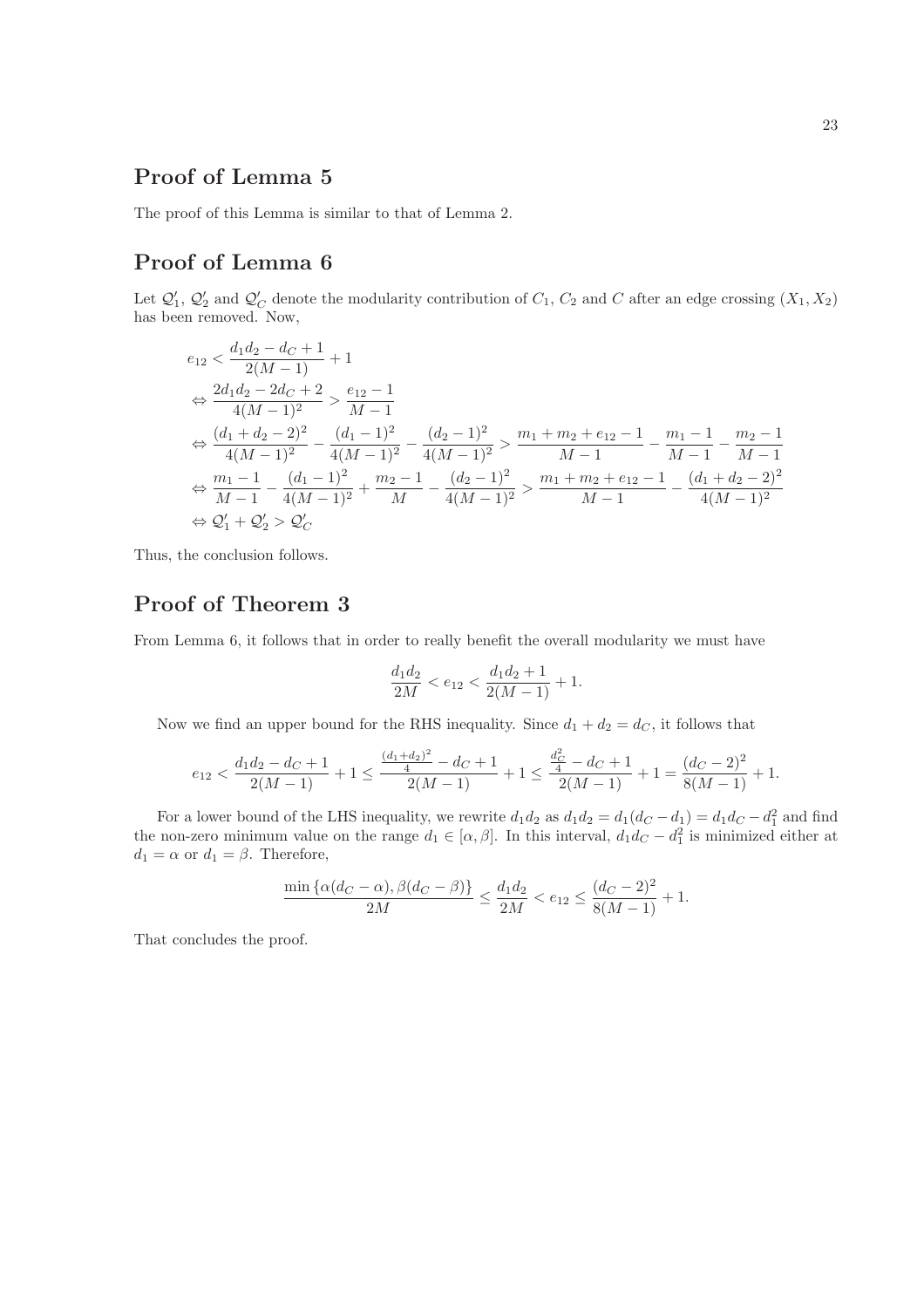### Figure Legends



Figure 1. The network evolves from time t to  $t + 1$  under the change  $\Delta G_t$ . The adaptive algorithm A quickly finds the updated community structure  $\mathcal{C}(G_{t+1})$  based on the previous structure  $\mathcal{C}(G_t)$  together with the changes  $\Delta G_t$ .



Figure 2. Dynamic community behaviors. 2(a): New edge  $(u, v)$ : u and v are first checked and memberships are then tested on  $X$  and  $Y$ . 2(b): (a) The original community (b) After the dotted edge is removed, two smaller communities arise.  $2(c)$ : (a) The original four communities (b) After the central node is removed, the leftover nodes join in different modules, forming three new communities. 2(d): (a) The original community (b) When g is removed, a 3-clique is placed at a to discover  $b, c, d$  and  $e. f$ assigned singleton afterward.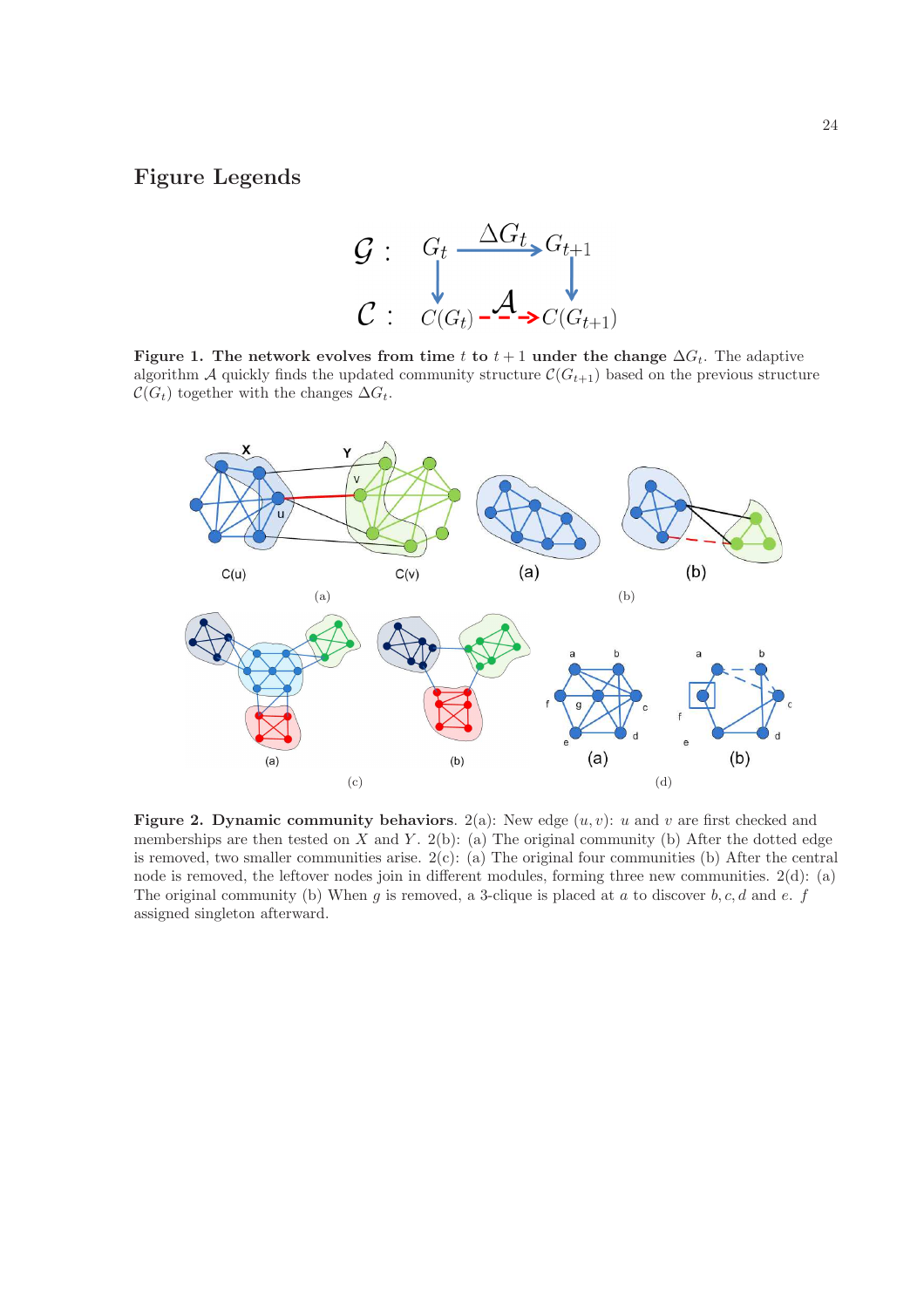

Figure 3. Normalized Mutual Information (NMI) scores on synthesized networks with known communities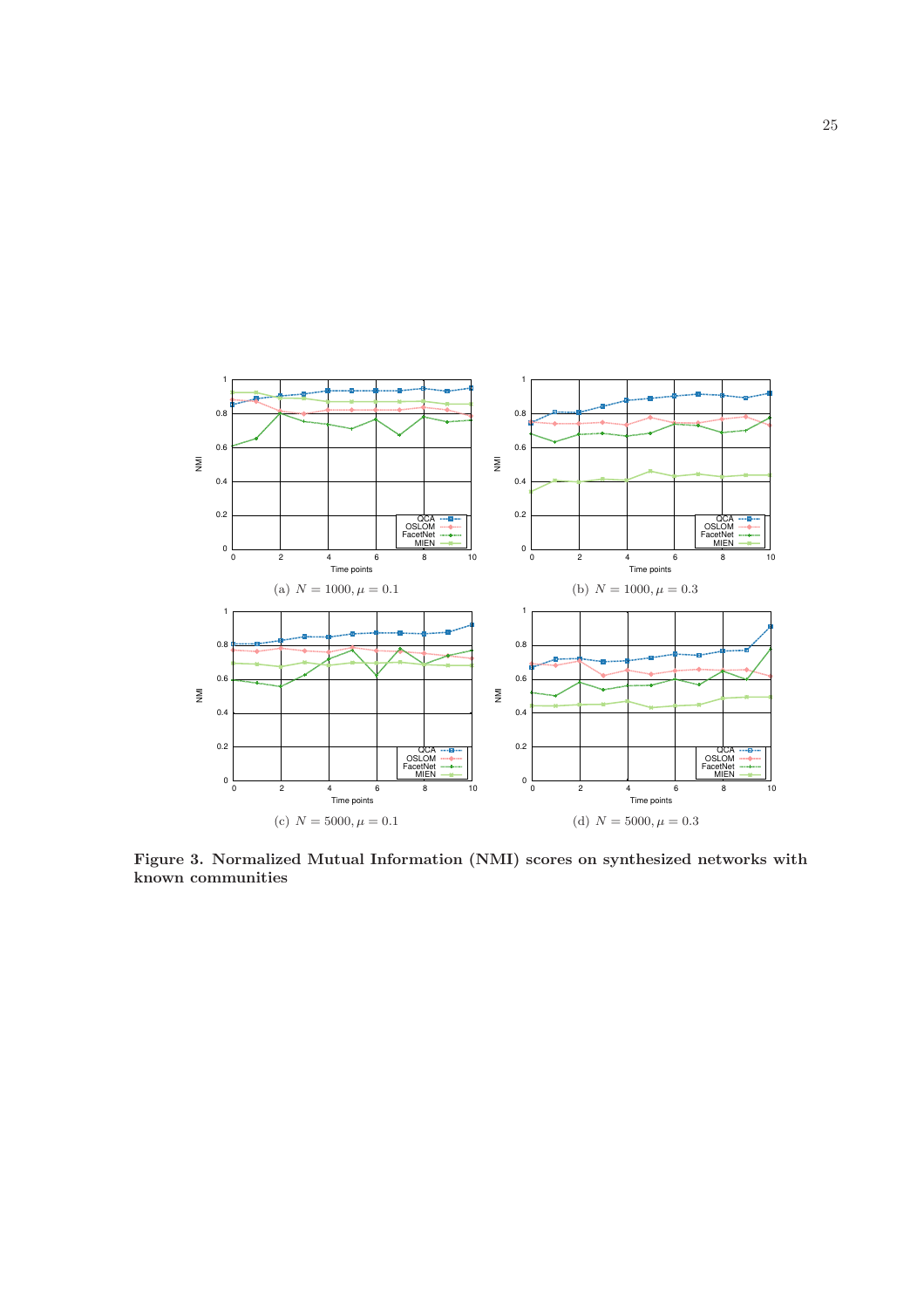

Figure 4. Modularity values on synthesized networks with known communities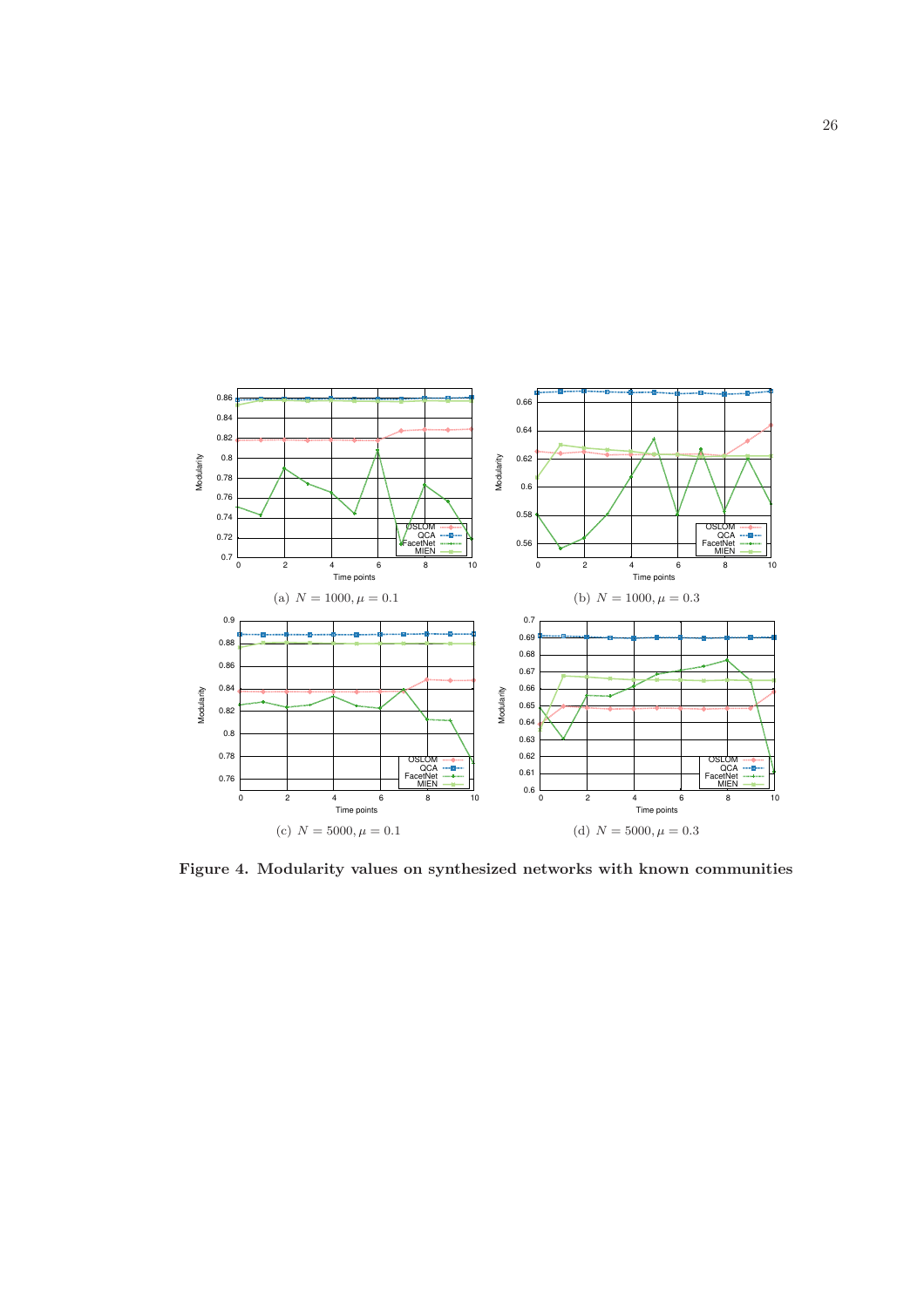

Figure 5. Simulation results on Enron email network.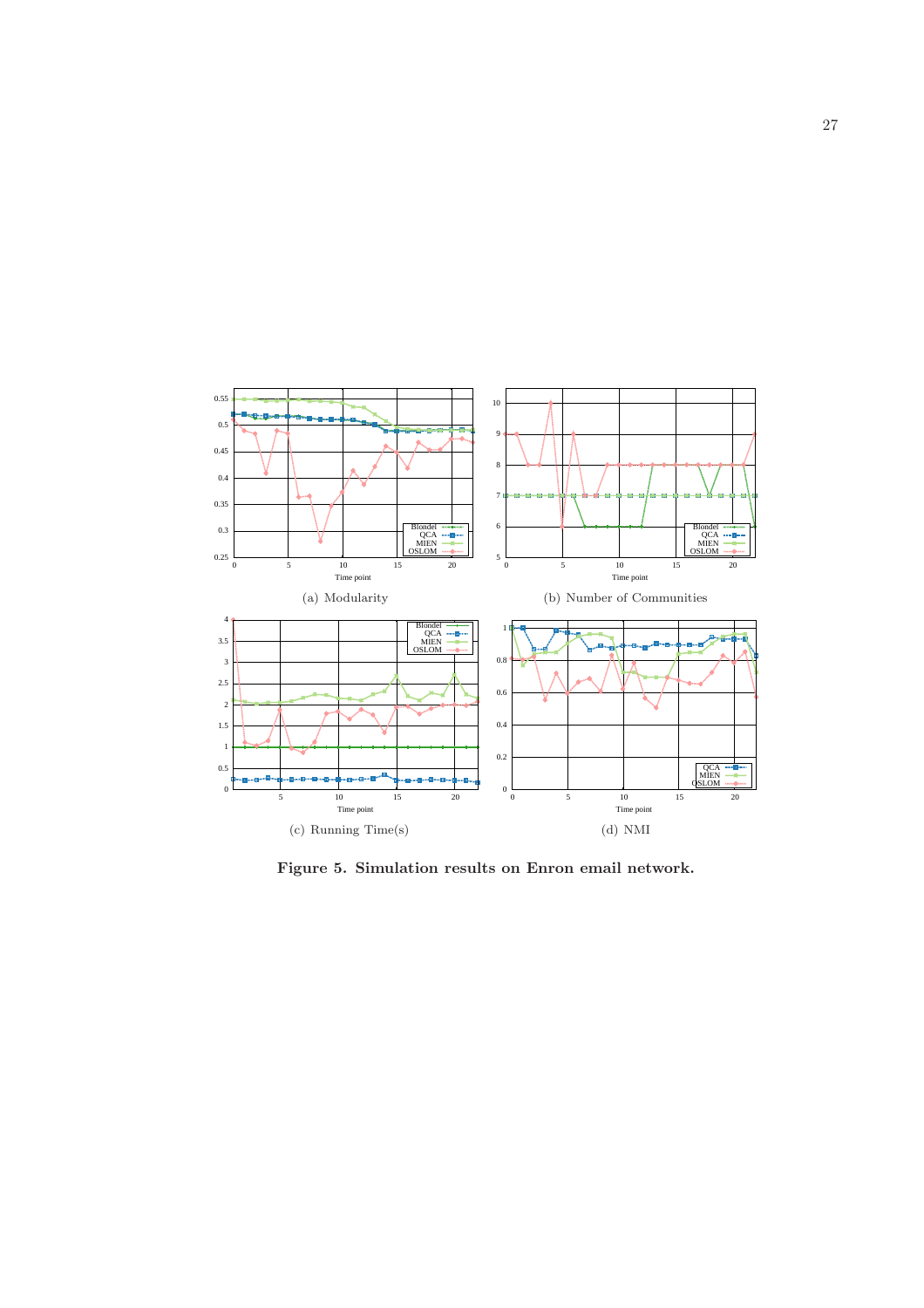

Figure 6. Simulation results on arXiv e-print citation network.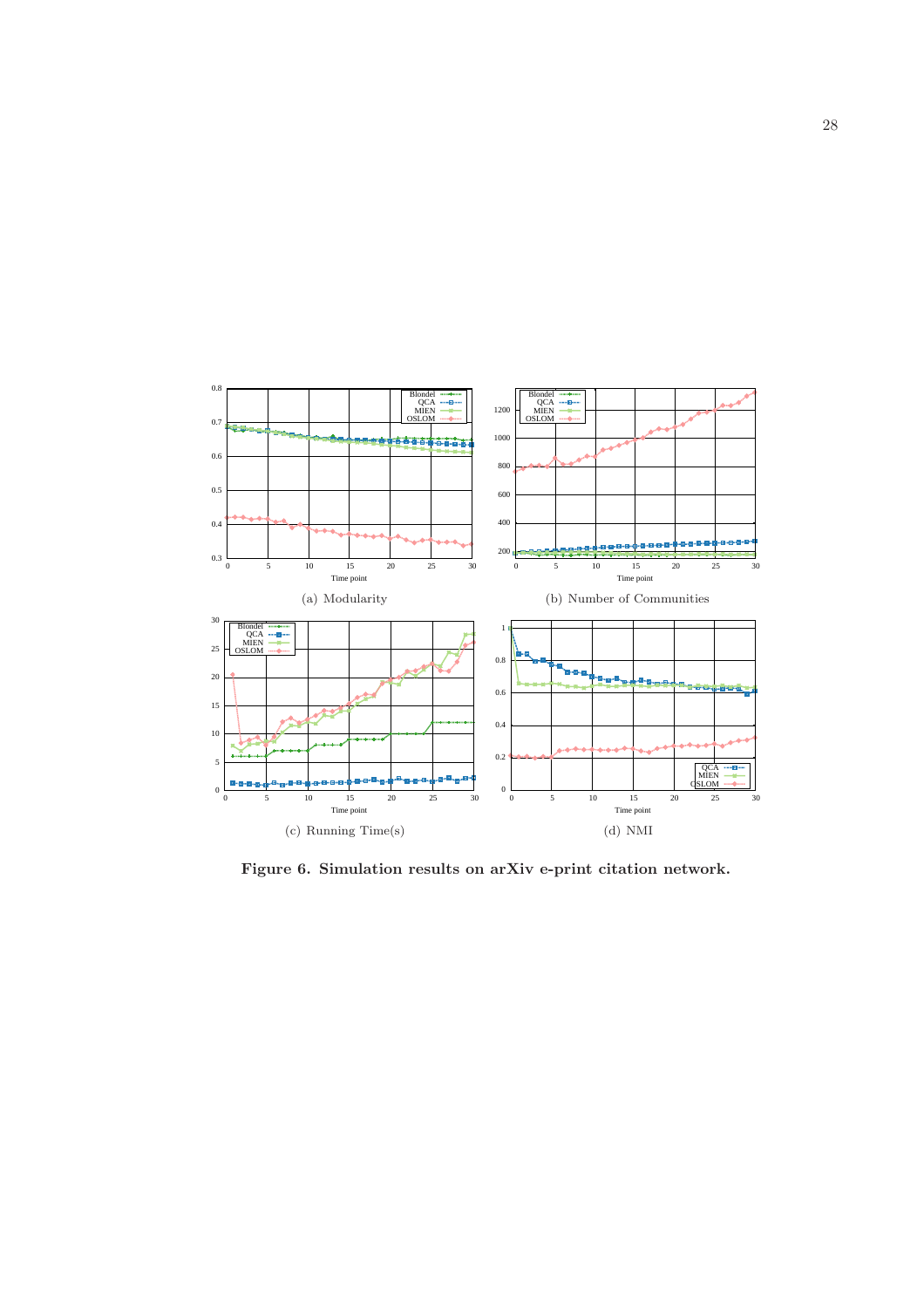

Figure 7. Simulation results on Facebook social network.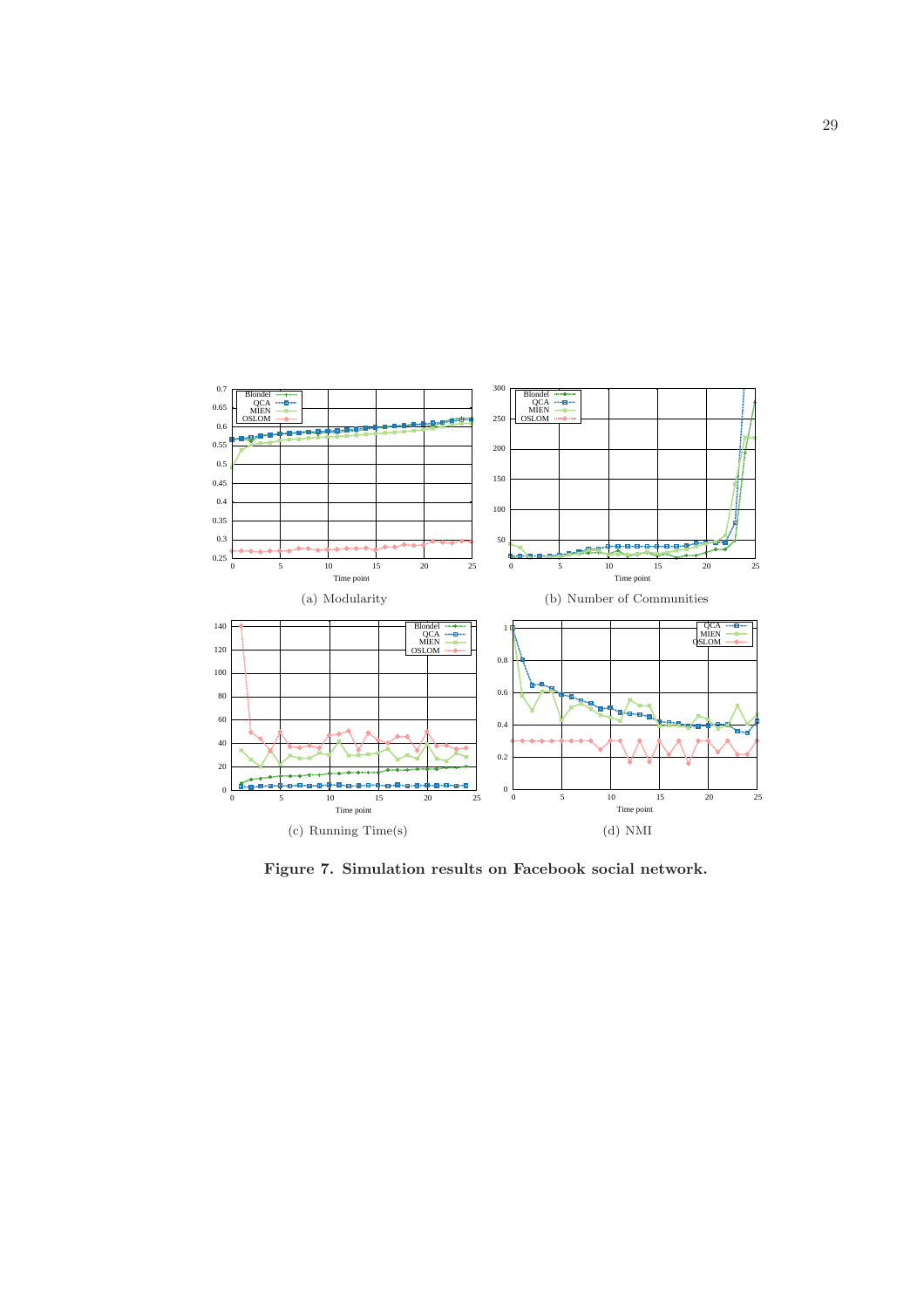

Figure 8. Experimental results on the Reality Mining data set.



Figure 9. Worm propagation containment. When worms are detected in communities B and D, patches are sent to their most influential users (yellow nodes). Applying these patches helps to contain worms by disconnecting their ways out from communities B and D (dotted lines). Thus, worms have fewer chances to spread out to A and C.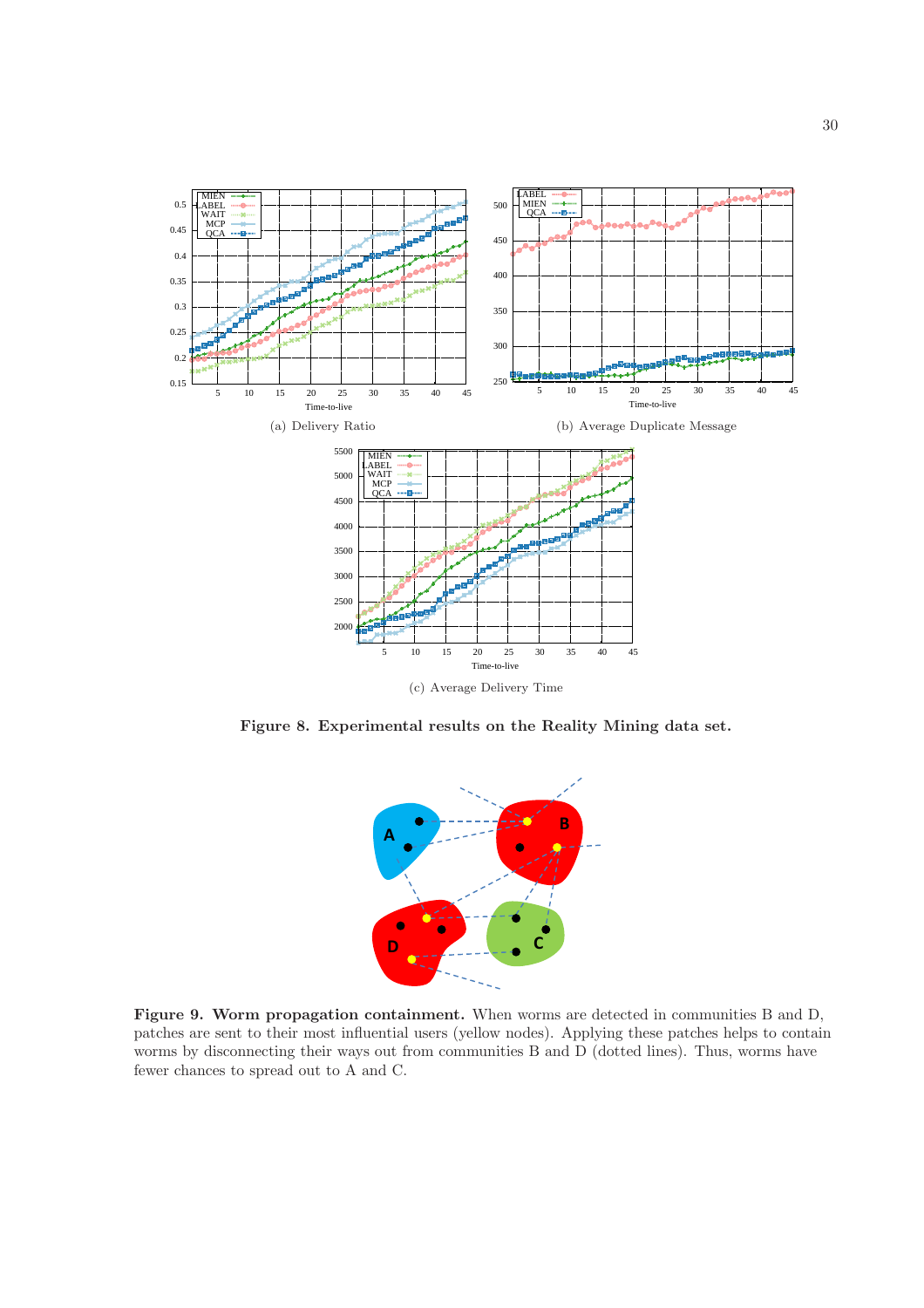

Figure 10. Infection rates on static network with  $k = 150$  clusters